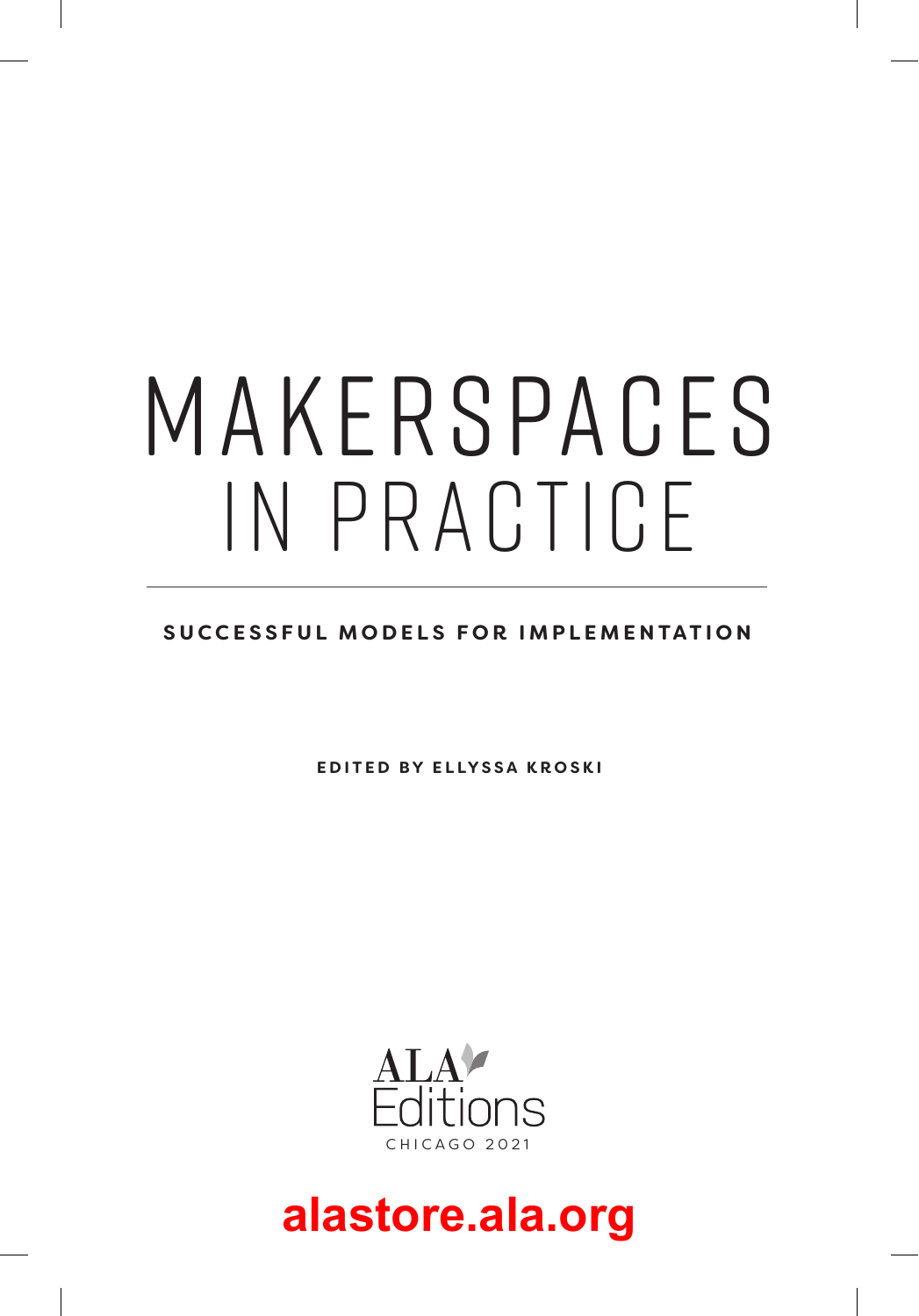**ELLYSSA KROSKI** is the director of information technology and marketing at the New York Law Institute as well as an award-winning editor and author of more than sixty books. She is a librarian, an adjunct faculty member at Drexel University and San Jose State University, and an international conference speaker. She was named the winner of the 2017 LITA Library Hi Tech Award by the ALA/LITA for her long-term contributions in the area of library and information science technology and its application. She can be found at: http://amazon.com/author/ellyssa.

© 2021 by the American Library Association

Extensive effort has gone into ensuring the reliability of the information in this book; however, the publisher makes no warranty, express or implied, with respect to the material contained herein.

ISBN: 978-0-8389-4805-7 (paper)

#### **Library of Congress Cataloging-in-Publication Data**

Names: Kroski, Ellyssa, editor.

Title: Makerspaces in practice : successful models for implementation / edited by Ellyssa Kroski.

Description: Chicago : ALA Editions, 2021. | Includes bibliographical references and index. | Summary: "This handbook offers advice from seasoned practitioners about what's working and what's not in library makerspaces"— Provided by publisher.

Identifiers: LCCN 2020018970 | ISBN 9780838948057 (paperback)

Subjects: LCSH: Makerspaces in libraries. | Libraries—Activity programs. | Maker movement.

Classification: LCC Z716.37 .M358 2020 | DDC 025.5—dc23

LC record available at https://lccn.loc.gov/2020018970

Book design by Kim Thornton in the Freight Sans and Freight Text typefaces.

 This paper meets the requirements of ANSI/NISO Z39.48-1992 (Permanence of Paper).

Printed in the United States of America 25 24 23 22 21 5 4 3 2 1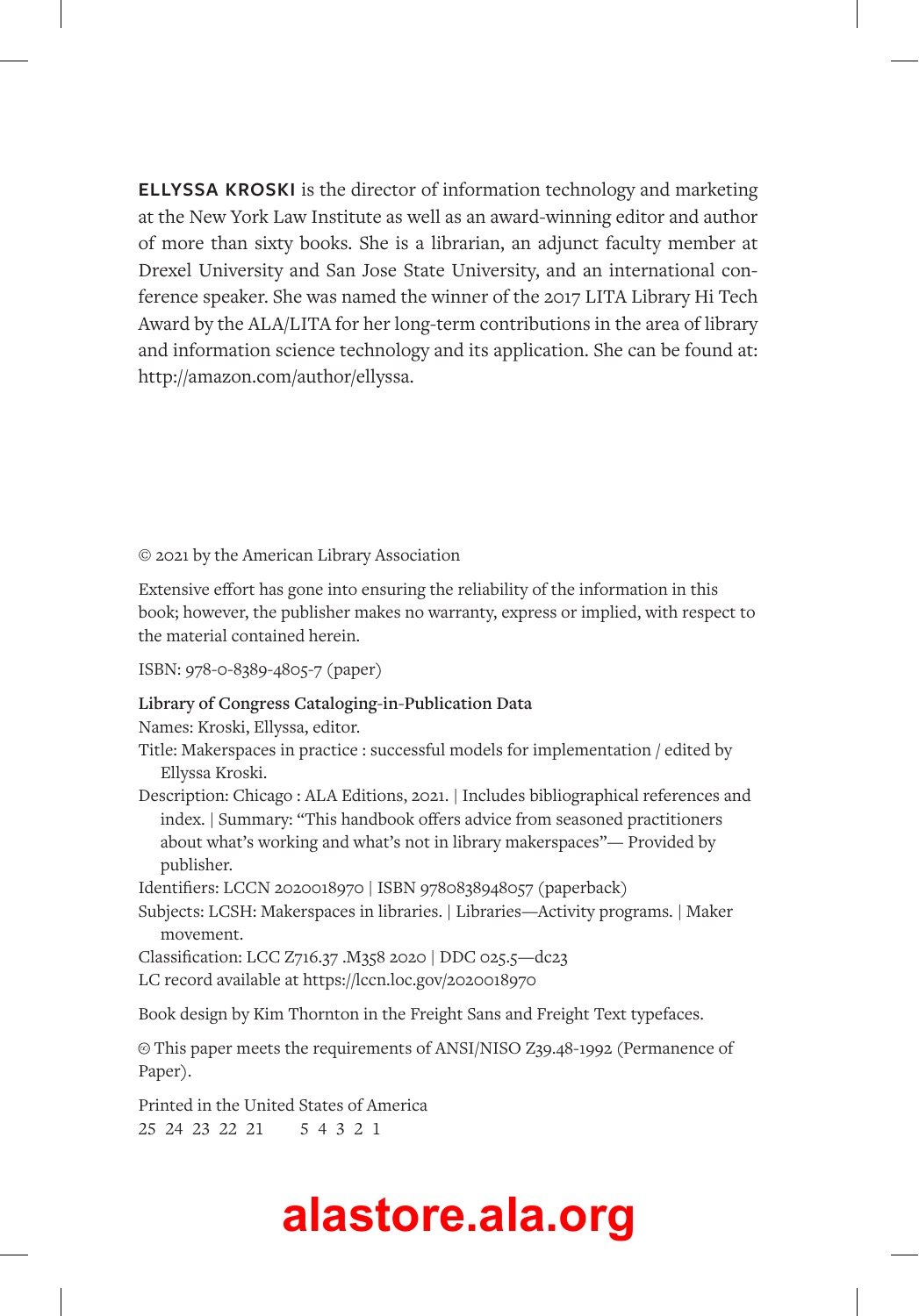### **CONTENTS**

*Preface | vii*

| <b>CHAPTER 1</b> | The Current State of Library Makerspaces                                                |  |
|------------------|-----------------------------------------------------------------------------------------|--|
| <b>CHAPTER 2</b> | Sustaining the Library Makerspace                                                       |  |
| <b>CHAPTER 3</b> | Funding the Makerspace<br>ANDREA PAGANELLI, TONI SZYMANSKI, AND DANIEL VERBIT  29       |  |
| <b>CHAPTER 4</b> | Makerspace Culture and Its Impact on Learning                                           |  |
| <b>CHAPTER 5</b> | Accessibility and the Makerspace                                                        |  |
| <b>CHAPTER 6</b> | Challenges of Library Makerspaces and Programs                                          |  |
| <b>CHAPTER 7</b> | Tried and True Makerspace Tools and Technologies<br>JONATHAN M. SMITH AND ROB DUMAS 109 |  |
| <b>CHAPTER 8</b> | Circulating Maker Kits and Tools                                                        |  |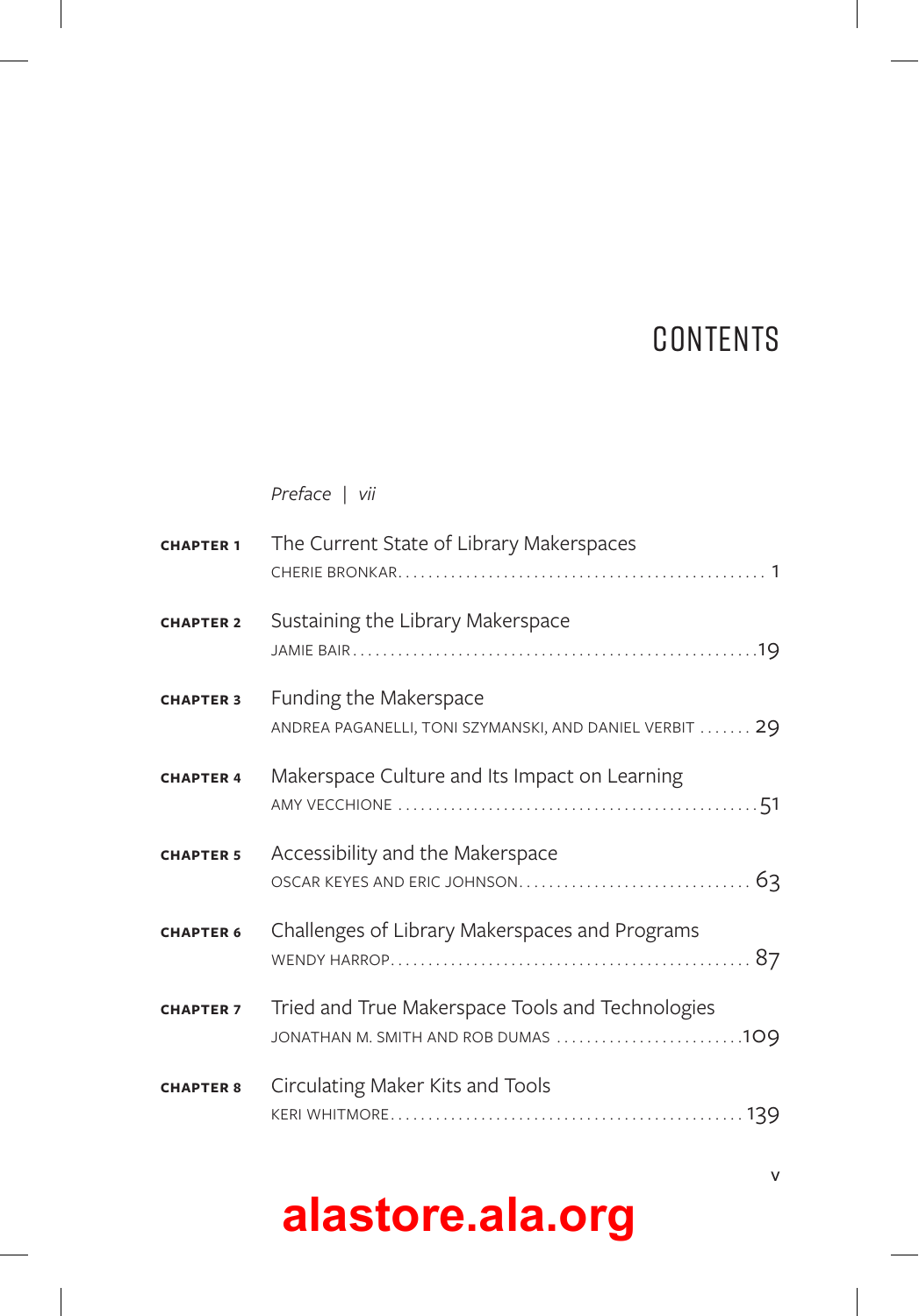| vi                |                                                                                               | CONTENTS |
|-------------------|-----------------------------------------------------------------------------------------------|----------|
| <b>CHAPTER 9</b>  | Partnerships with Local Organizations                                                         |          |
| <b>CHAPTER 10</b> | Tailoring Your Programs for Maker Types                                                       |          |
| <b>CHAPTER 11</b> | Evaluating Maker Programs in Public Libraries                                                 |          |
| <b>CHAPTER 12</b> | What's Next for Library Makerspaces<br>TARA M. RADNIECKI, REBECCA GLASGOW, AND NICK CROWL 209 |          |
| <b>CHAPTER 13</b> | Makerspace Resources                                                                          |          |
|                   | Index $\vert$ 247                                                                             |          |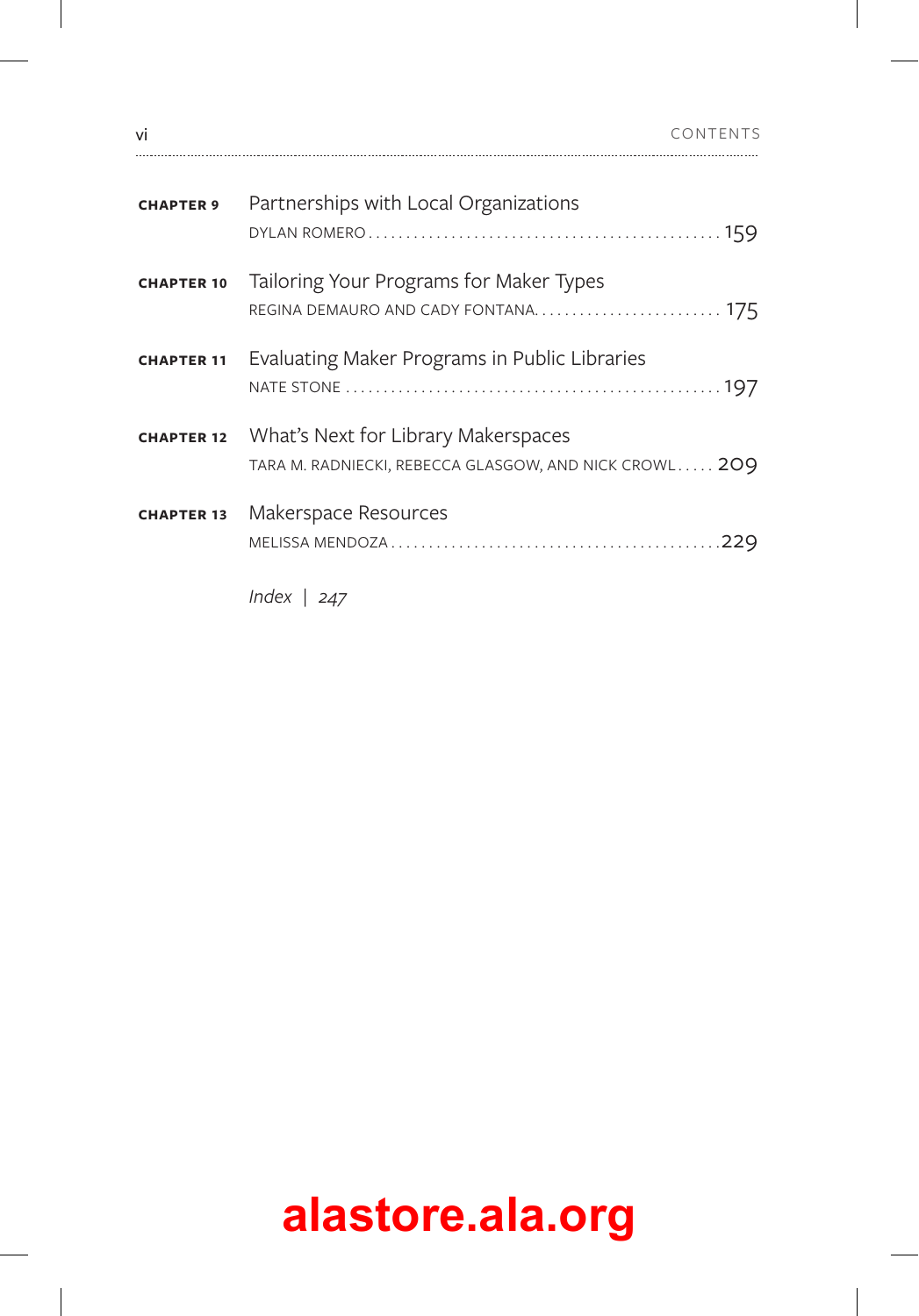### **PRFFACE**

akerspaces and maker activities have evolved from a shiny new<br>trend in libraries to an acknowledged and valued conduit for part-<br>nering with library patrons in the production process and a potent<br>means to provide STFM and trend in libraries to an acknowledged and valued conduit for partnering with library patrons in the production process and a potent means to provide STEM and critical thinking skills to people of all ages. In a 2017 *Library Journal* survey of 7,000 public libraries, it was determined that the vast majority of them—89 percent—currently offer maker programming for their patrons.

*Makerspaces in Practice: Successful Models for Implementation* is an advanced guidebook to library makerspaces written from a perspective derived from years of practical experience. Written nearly half a decade after *The Makerspace Librarian's Sourcebook* was published, this book strives to be of use not only to librarians who are strategizing how to get started but also to those who are actively running makerspaces and maker programming in their libraries. This handbook offers advice from seasoned practitioners based on what has worked for them as well as which programs and tools don't resonate with library patrons. This essential handbook will answer these questions and more:

- What do we know about library makerspaces now, and what are some of the lessons we've learned?
- What tools and programs have been popular with patrons, and which weren't worth the cost?
- How do we assess makerspace programs and technology?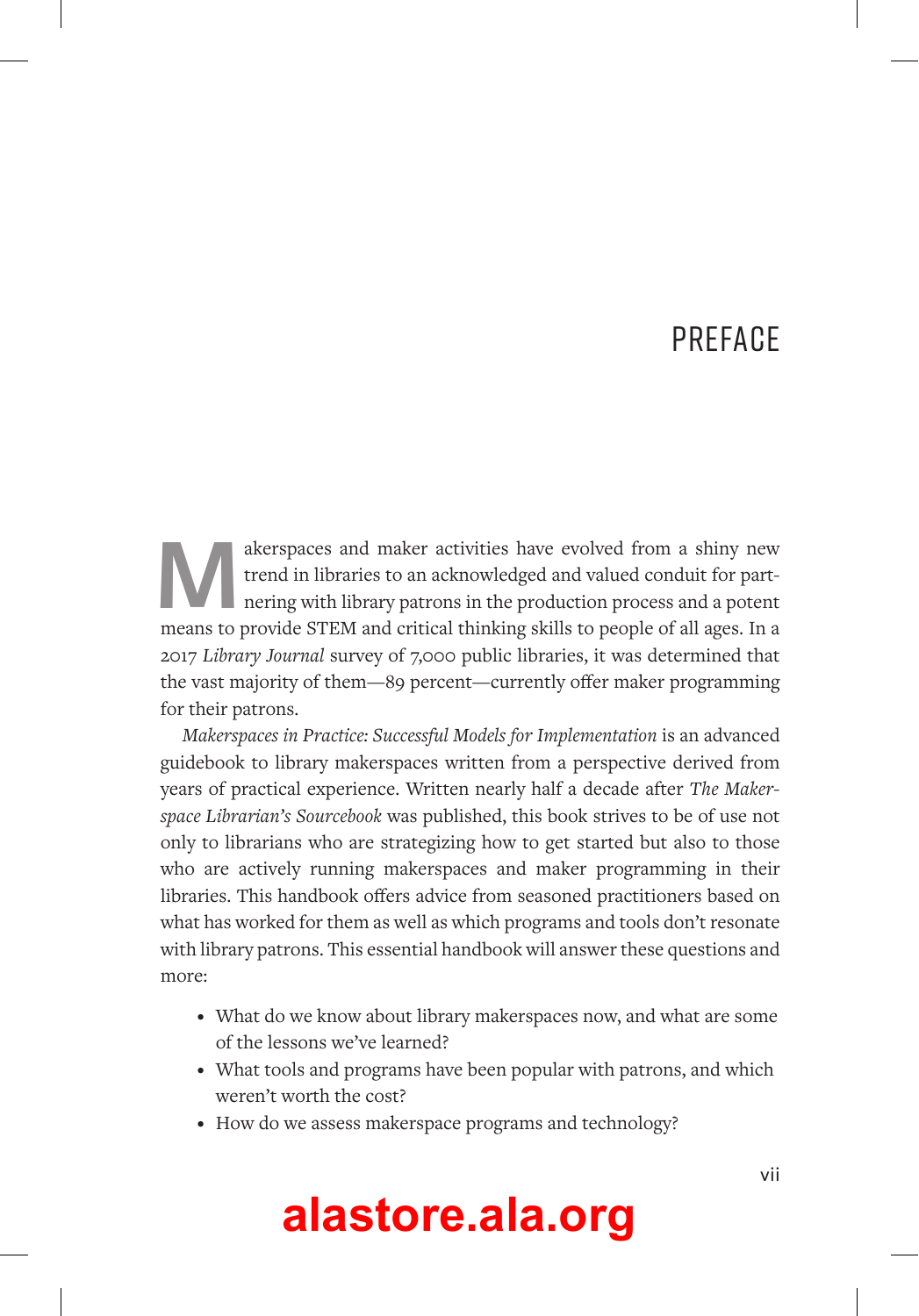- How do we keep the makerspaces active with staff?
- Who are the current vendors/suppliers that librarians prefer?

Each chapter is authored by knowledgeable professionals from the library field, all of whom offer real-world advice and experience on these timely topics for librarians in public, academic, school, and special libraries that utilize maker activities and makerspaces.

I would like to express my gratitude to all the knowledgeable information professionals who dedicated their time to share their expertise and experience in this book. It was truly a pleasure working with everyone.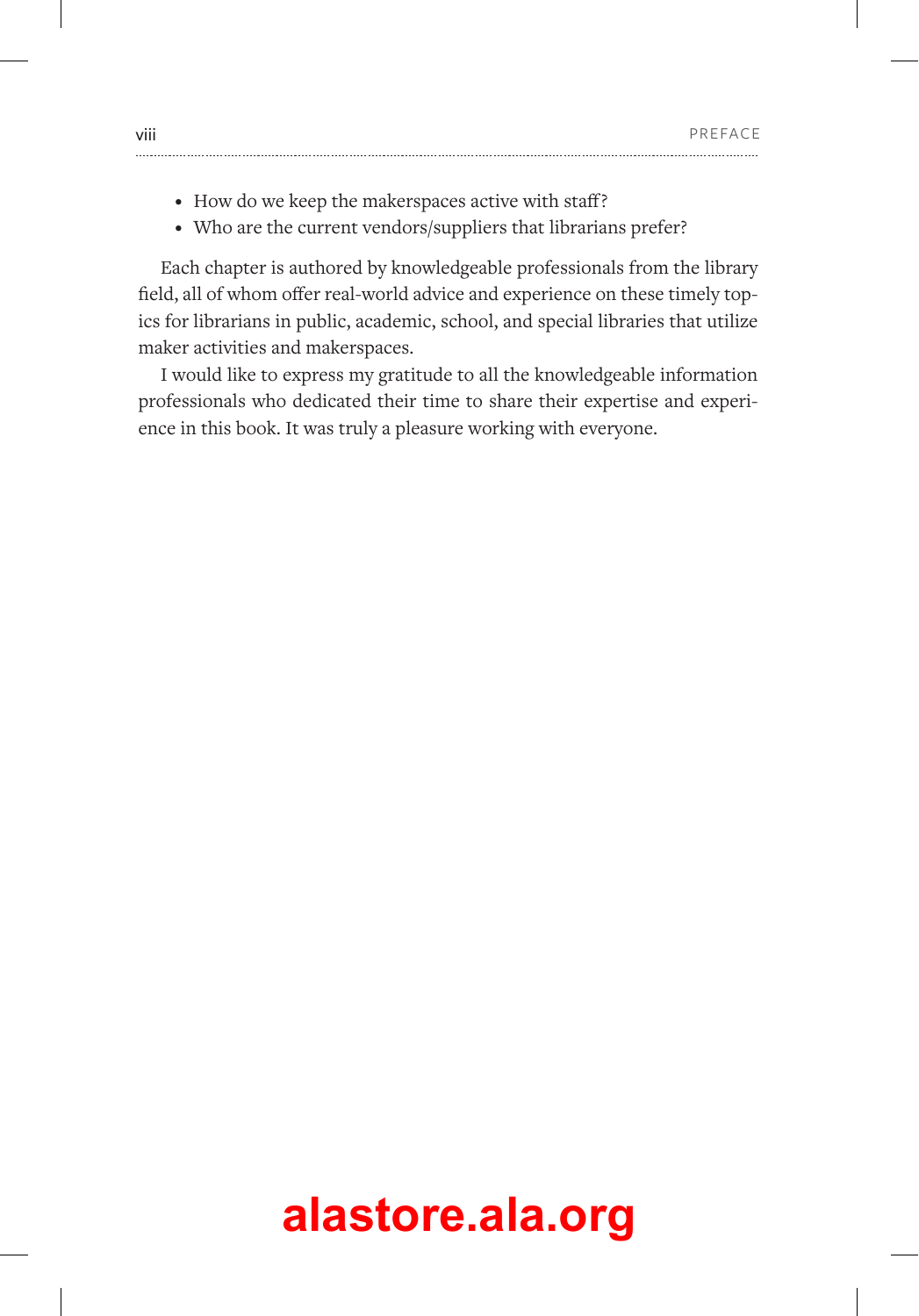CHAPTER 1



### The Current State of Library Makerspaces

*Cherie Bronkar, Regional Library Director, Student Government Advisor, Public Relations*  KENT UNIVERSITY LIBRARY (OH)

### **Where We Are and How We Got Here**

As the maker movement continues to grow, new ideas and applications are being applied in public, academic, and K–12 libraries. Looking at where we started and where we are headed is essential to applying new knowledge and creating spaces that meet the needs of our users.

The maker movement got its first push in 2006. Maker Media launched the maker movement as we know it today and brought it to the public with Maker Faires. The maker movement really got a boost when MakerBot came out with 3D printers that could be purchased by novice users for an affordable price.

3D printing became the driving force behind makerspaces; it caused a commotion and drew the attention of the simply curious to the budding inventor. People tended to gather around 3D printers, share ideas, and bring them to life. This printing method provided a catalyst, enabling the maker movement to evolve and grow.

The first makerspaces began to pop up in libraries around 2010. Their addition was controversial. Some librarians did not see how they fit into the traditional library. Indeed, makerspaces didn't fit the old mold. The traditional library was changing and continues to change with the maker movement. In many cases makerspaces have revitalized libraries by taking the concept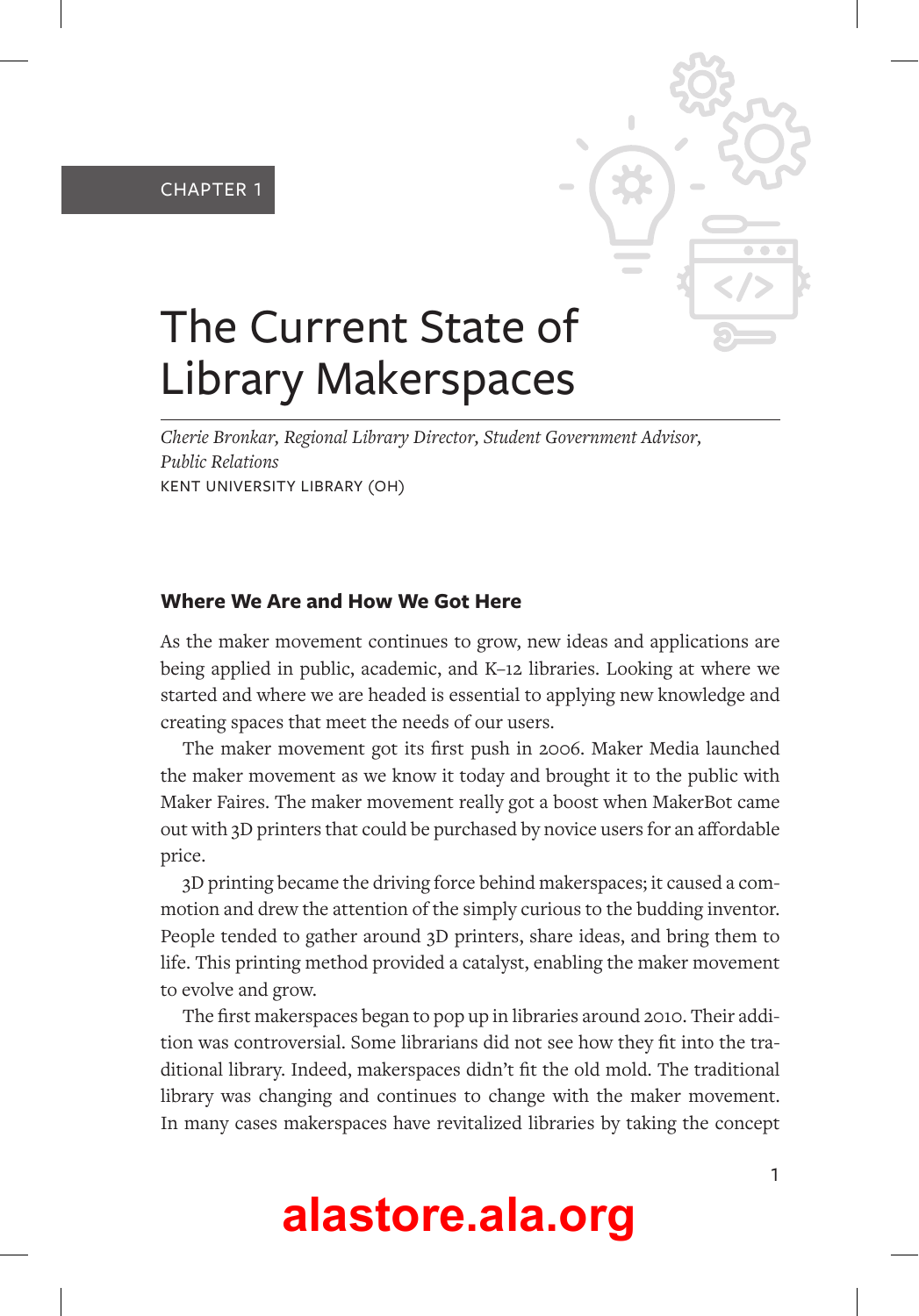of knowledge to a new level and transforming them from disseminators of information to creators of knowledge—a role that had always existed but not necessarily in a form based in technology.<sup>1</sup>

### **Public Libraries**

The maker movement seemed to start with makerspaces in our public libraries, followed by their placement in K–12s and academic libraries. Naturally, public libraries were some of the first institutions to create makerspaces. The public library has been using patron-driven initiatives for a while. Public libraries were the first to offer e-books and have historically been a preferred location to test new technology and how well library users embrace it. Public libraries have created new positions and departments to manage the challenges generated by a technology-driven public. To their benefit, they were among the first to address how these changes would affect the way the public viewed their libraries and what their expectations would mean to their services and structure.

### **School Libraries**

K–12 libraries may have had different reasons to reinvent their libraries with the addition of the makerspace. There has been a steep decline in the number of school media librarians within each district; often the position can only be found at high school libraries. Education administrators are fickle with their libraries. Budgets are tight, and we've seen many cuts to the funds available for school libraries. Unlike public libraries, many schools have viewed technology in a separate box, apart from their library. Schools were looking for experienced educational technologists and often didn't see the potential for that to be part of their library. Enter the makerspace, which started to change the way we looked at the role of our school media specialists. Who better than our school media specialists, with their knowledge of curriculum and technology, to create an environment where students can expand their imaginations and faculty can incorporate new ways of teaching? The busy schedules of the faculty often hinder their willingness to incorporate these new ways of applying knowledge, but the makerspace, along with instruction by school media specialists, has made the work much easier.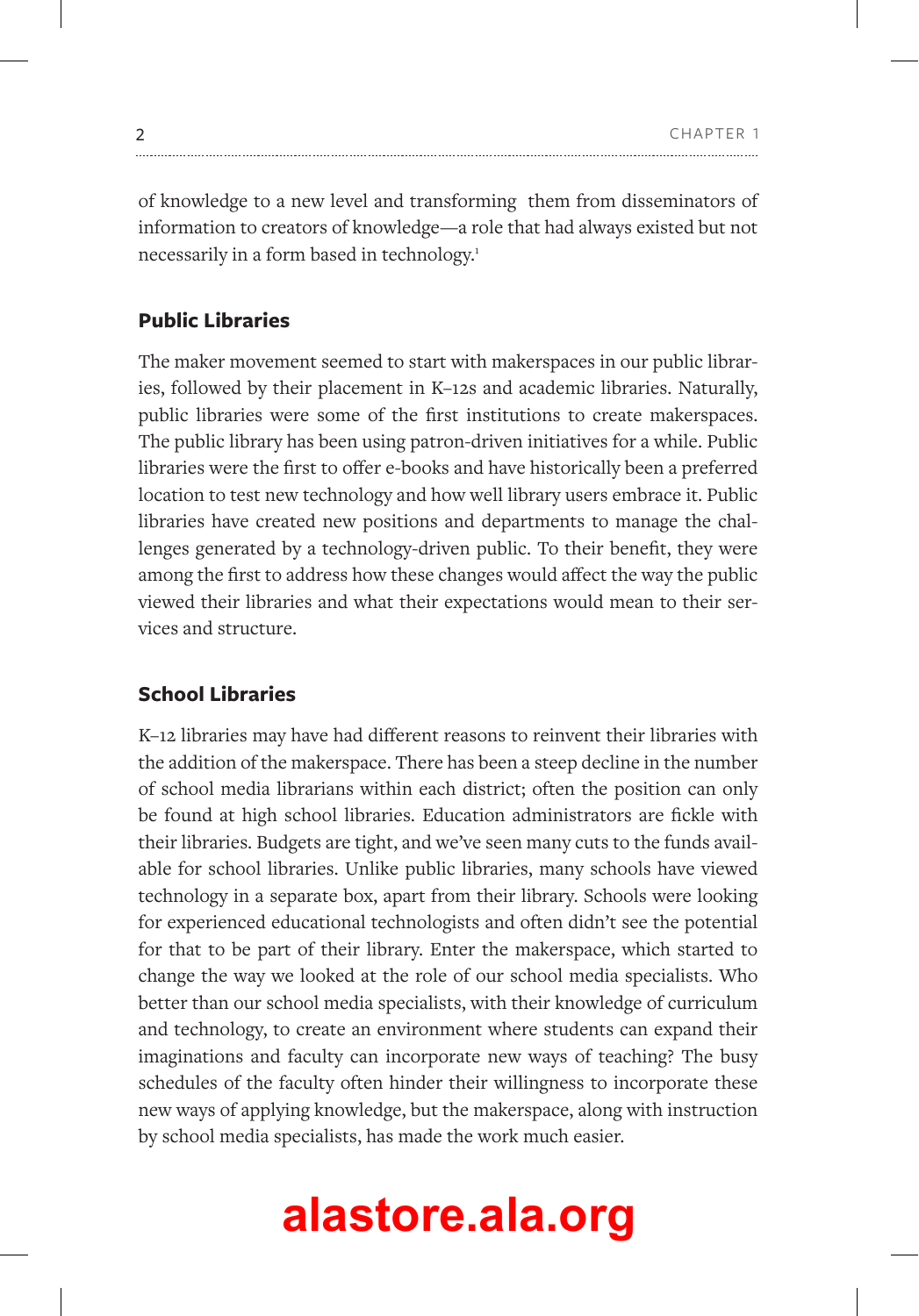#### **Academic Libraries**

The academic library may have been last to the table, but the strides they have made have been astounding. When you blend makerspaces with research and education at this level, you can't help but be exposed to students and faculty whose productions are groundbreaking. Of course, the idea of incorporating the makerspace into academia was not an easy sell. Convincing faculty and administrators that the library could take a larger role in their courses and change the way we teach took time and required academic libraries to provide an assessment of how it would align with school curriculums. In many cases it added costs to the library and required additional staff, neither of which is an easy sell in academia. As with the K–12 libraries, academic libraries had to prove how makerspaces would improve student learning and support curriculum without putting a burden on an already fully loaded faculty. Selling librarians as technology trainers with a knowledge of curriculum and research was a positive move toward the acceptance of the makerspace.

So where are we today? Currently, we have a wealth of information to pull from; however, the data collection is extremely lacking. The data that has been collected regarding makerspaces show that they are thriving. Later in the chapter we'll take a look at the changes in data gathering required at a national level to adequately address what we do and how we are funded.

#### **Headed for Growth**

So where are we headed? I would summarize that in a couple ways. We are making great strides inside the library community in sharing the value of the makerspace and maker communities. Our numbers and support are growing, and the value can be assessed and documented. We see more and more the inclusion of makerspaces in our professional development opportunities, our library school curriculum, and our library journals, and they have been a hot topic at conferences both here and abroad—all because we've proven that the maker movement is not a trend that's hot one day and gone the next. It's stood the test of time. In a world that is technology-driven, trends come and go, but the maker movement is more than just one technology. It changes with our users' needs, evolves with new technology, and brings with it a revitalization to libraries and the creation of knowledge.

###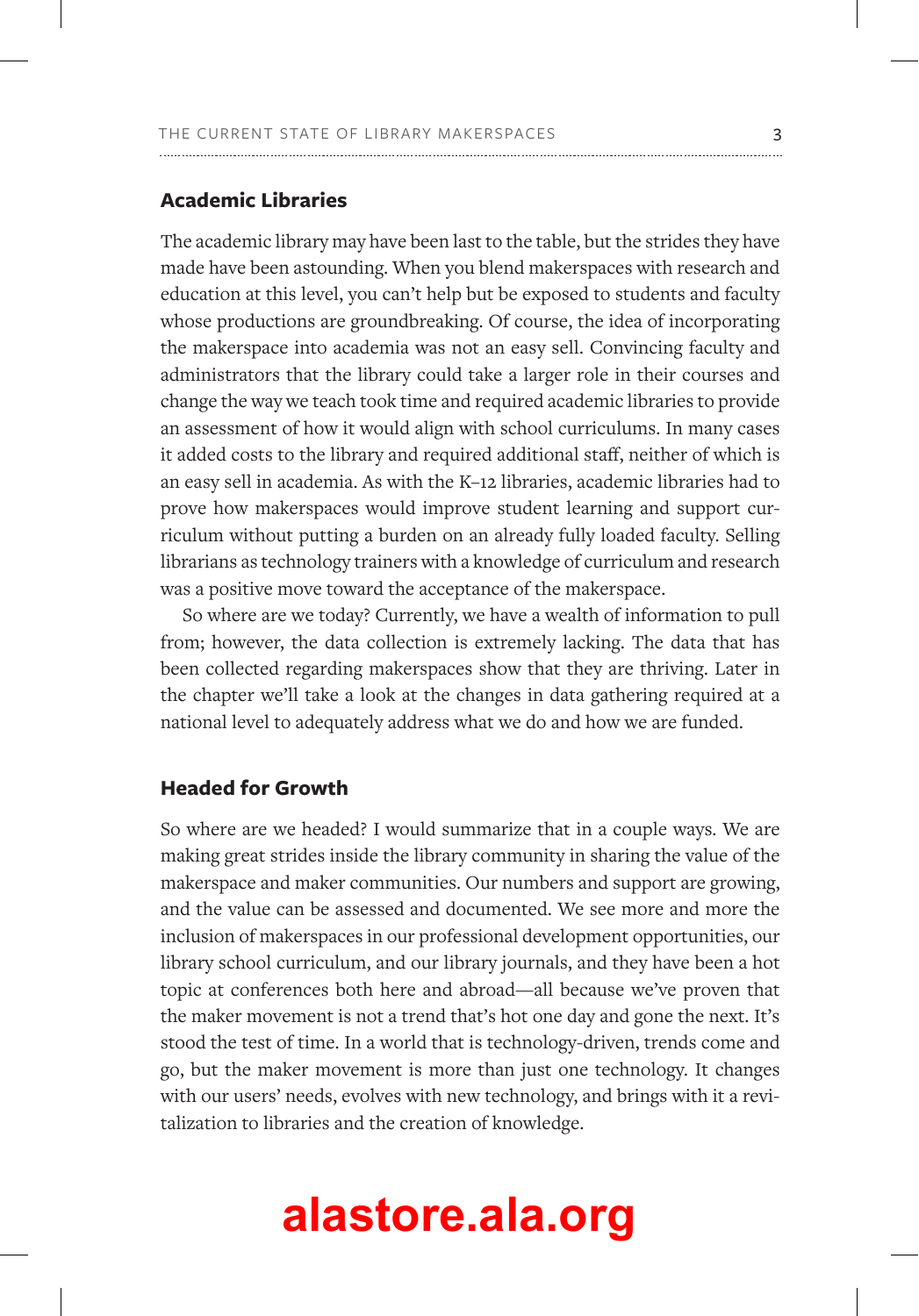Luckily, those of us with makerspaces want to share information with everyone. Fellow makers are quick to tell of their success and even provide helpful information to colleagues so they can avoid pitfalls.

We've gained a great deal of information from our colleagues that can help us grow our makerspaces. Surveys have provided a wealth of information regarding what we are doing right and what we need to adjust to fit our patrons' needs and interests.

#### **Survey Results**

I recently conducted a survey of public, K–12, and academic libraries with makerspaces. Our respondents came from many different types of libraries. One of the great things about librarians is their enthusiasm for what they do and their willingness to share. The survey was distributed via public, academic, and K–12 social media and electronic discussion lists, resulting in under fifty responses. While not a large enough response rate to draw clear conclusions, it does provide some information that can be applied to how we view our users.

*Library Journal* (LJ) conducted a detailed survey of public libraries in March 2017. Four hundred and four public libraries responded to the survey. The two surveys together can help answer questions about makers on a broader spectrum. I wanted to share information that covered all types of libraries—public, academic, and school libraries—as we move forward with maker initiatives.<sup>2</sup>

The LJ survey results will be intertwined with my own survey to provide a greater depth to the information we can use to evaluate our makerspaces and determine the best ways to enhance our spaces. Results from my survey will be referred to as "my survey," and *Library Journal*'s *Maker Programs in Libraries, 2017* survey will be referred to as the LJ survey in the next sections.

#### **Where Are Our Makers?**

In figure 1.1 we have a compilation of my survey respondents. For this sample group we show public libraries as still having the majority lead. Because this was not an all-encompassing survey it would be difficult to draw from its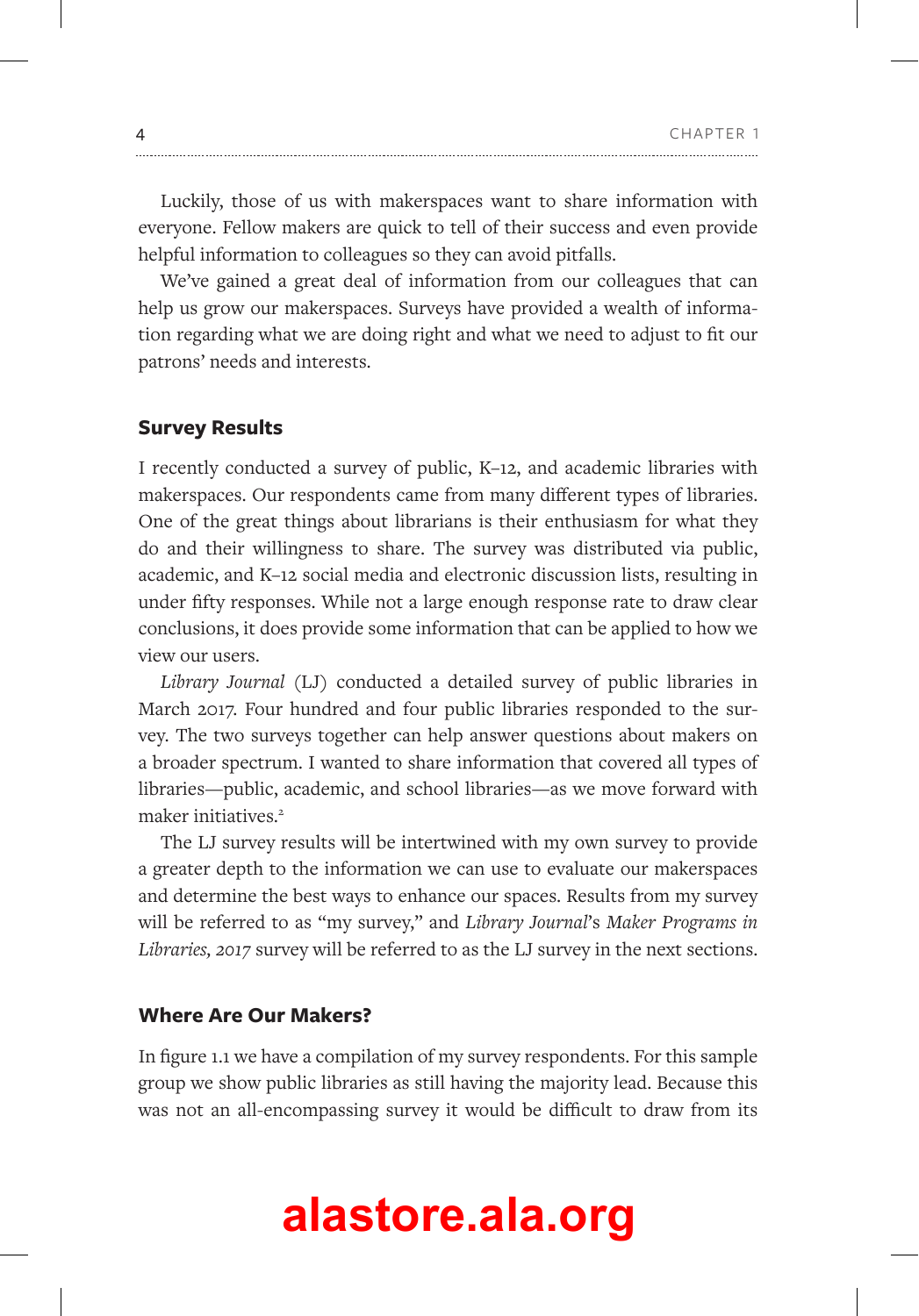

results the actual numbers of makerspaces; however, it does give us a window into where we are in terms of locations of makerspaces.

LJ results showed that over 90 percent of the libraries that offered some kind of maker programming were in urban and suburban areas; small town and rural libraries followed closely with percentages in the 80 percent range. Results from the LJ survey indicated that all types of public libraries are including makerspace offerings in their regular programming, with a minimal percentage of libraries not offering makerspace programming.

The results in the LJ survey were more inclusive of all types of making, with crafting making up a large percentage.

#### **Maker Demographics**

Figure 1.2 helps us better understand our users and their average age groups. Obviously, from our figure 1.1 examples, we know that our users are more prevalent in public and academic libraries, making the age group in that figure reflect the same. What is interesting is that we see a similar number of adult and college student users and lower numbers as the age goes down. It could be because of the lower number of makerspaces in K–12 schools, or even that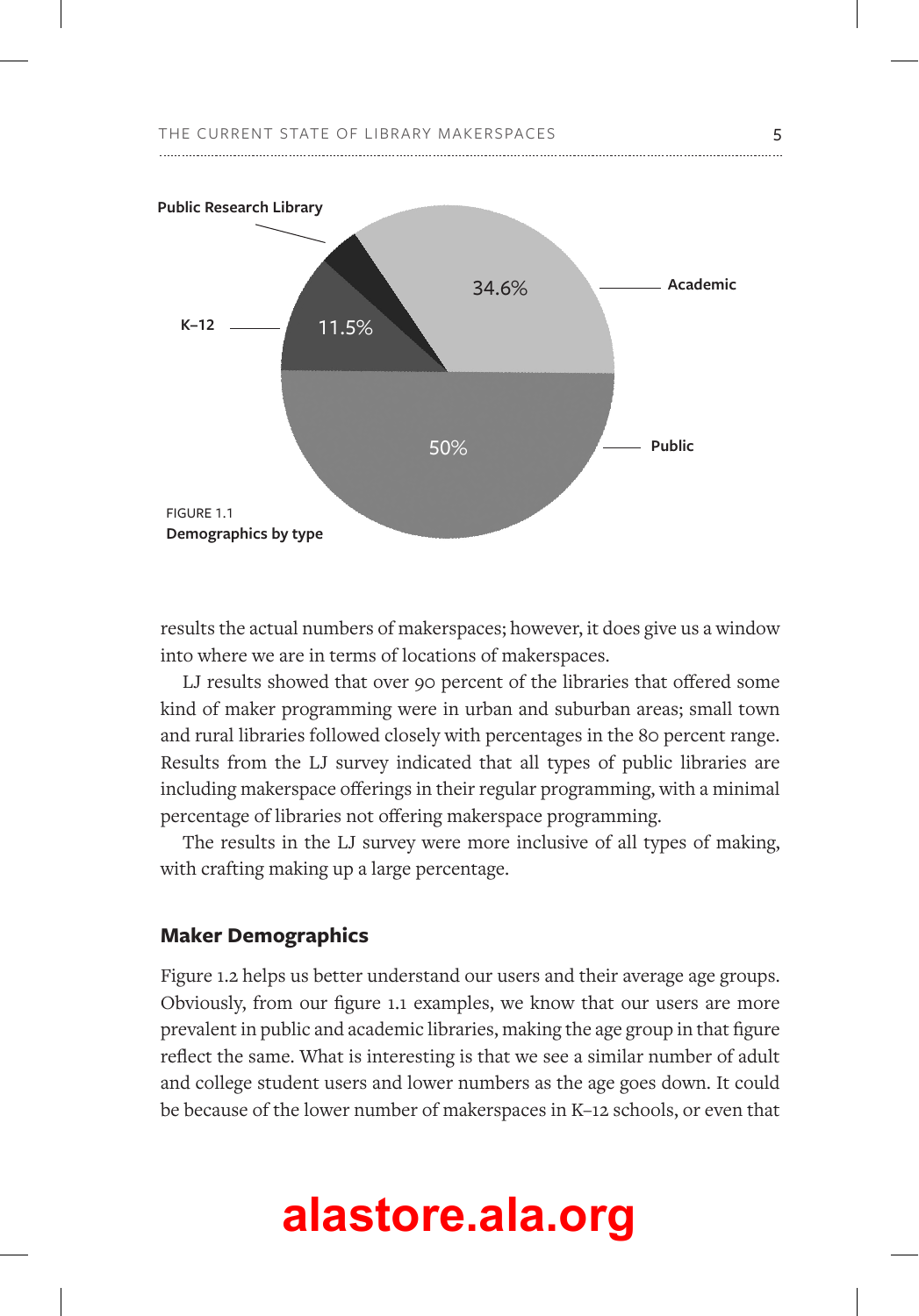

there are not as many suitable and safe activities for younger age groups in a technology-based makerspace.

Age groups vary by institution, as do the communities they serve. Elementary schools and high schools are some examples of where we would find a consistent age group. The elementary school needs very specific activities that are deemed safe for younger age groups. High schools offer many of the same types of equipment we see in public and academic libraries but don't encounter the same types of issues experienced when serving small children.

My survey results show that the majority of users are adults. Knowing the age groups we serve allows us to build programs that reach our intended age group, but more importantly it allows us to gather data from specific age groups on the types of programs that best serve their needs.

Identifying our user age groups is just the first step in determining what fits an institution or community.

The LJ survey's demographic results varied from my survey in that children's programming was offered by 83 percent of the libraries, teen programming was offered by 73 percent, and adult maker programming by 51 percent.

Traditionally public libraries have put an emphasis on children's and teen programming in general, so the results of the LJ survey are not surprising.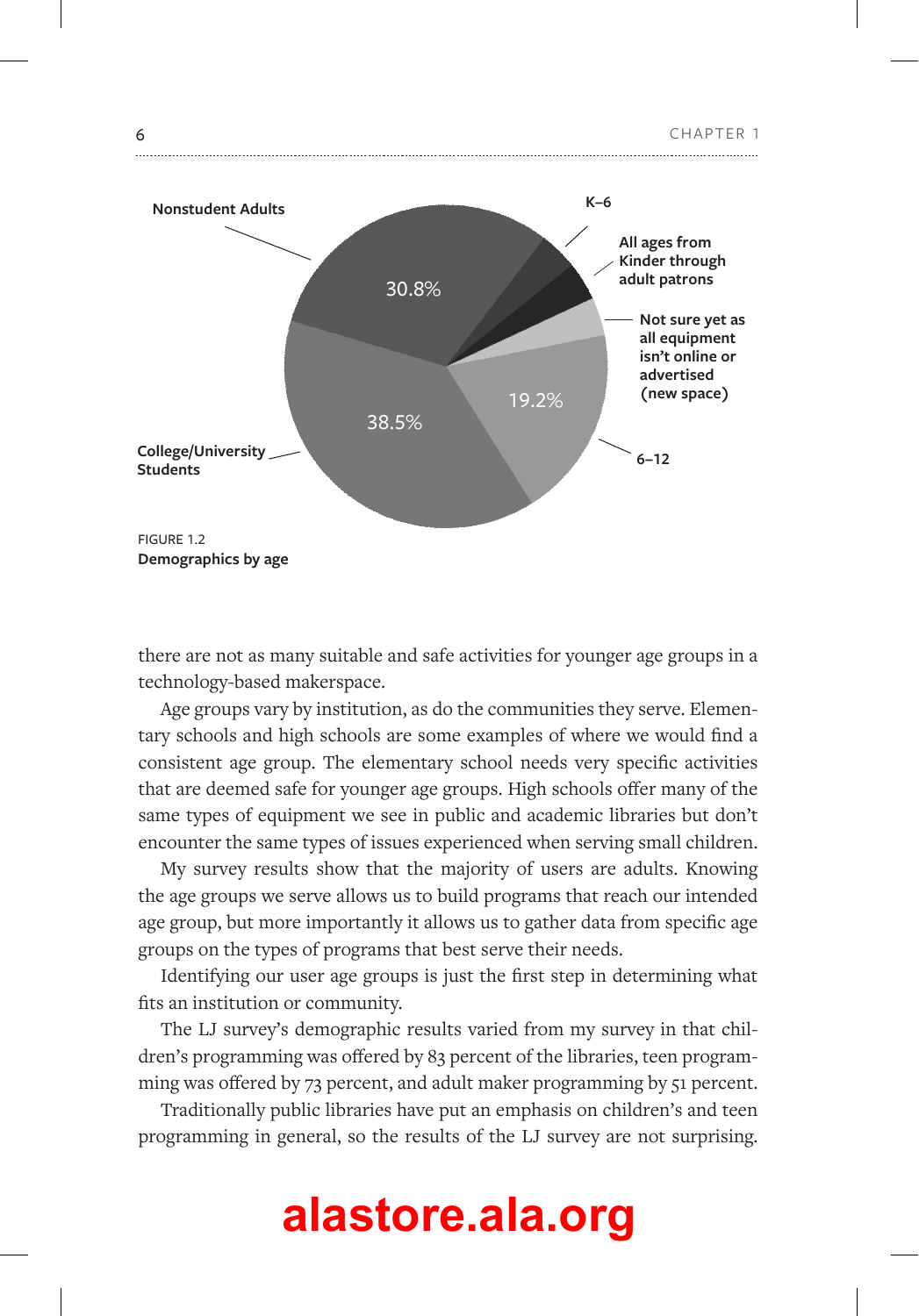My survey results differ slightly due to the mix of respondents. In addition, a greater amount of adult programming was shown in my survey demographics due to the inclusion of academic library results.

The most applicable information from the survey came from what respondents shared in the questionnaire portion.

### **Most Popular Makerspace Programs**

Both surveys offered unique results from the most popular programs. Listed in table 1.1 are the top results from each respective survey.

TABLE 1.1 **Most popular programs**

| <b>My Survey</b>    | <b>Library Journal Survey</b> |
|---------------------|-------------------------------|
| 3D Printing         | Crafts                        |
| Robotics/Circuitry  | Cooking                       |
| Graphic Design      | 3D Printing                   |
| 3D Modeling         | Sewing                        |
| Sewing              | Painting/Drawing              |
| Open Creative Space | Robotics                      |
| E-Sports            | Coding                        |
| Crafts              |                               |

Not surprisingly in my survey, technology tops the list; however, I saw a rise in the variety of makerspace offerings and in the number of makerspaces partnering with other agencies. We all know how much our funders love partnerships; so, this is something to note. Partnerships can go a long way to help you fund activities and equipment for your makerspace.

Partnerships came up in several of our responses. One respondent listed a successful program on gardening that included a partnership with the Alabama Cooperative Extension Office and another offers the services with the Small Business Development Center. Partnerships have also showed up between university faculty, other libraries, and K–12 schools and their libraries.

The responses from my survey can shed some light on the impact of partnerships. Some examples are listed below: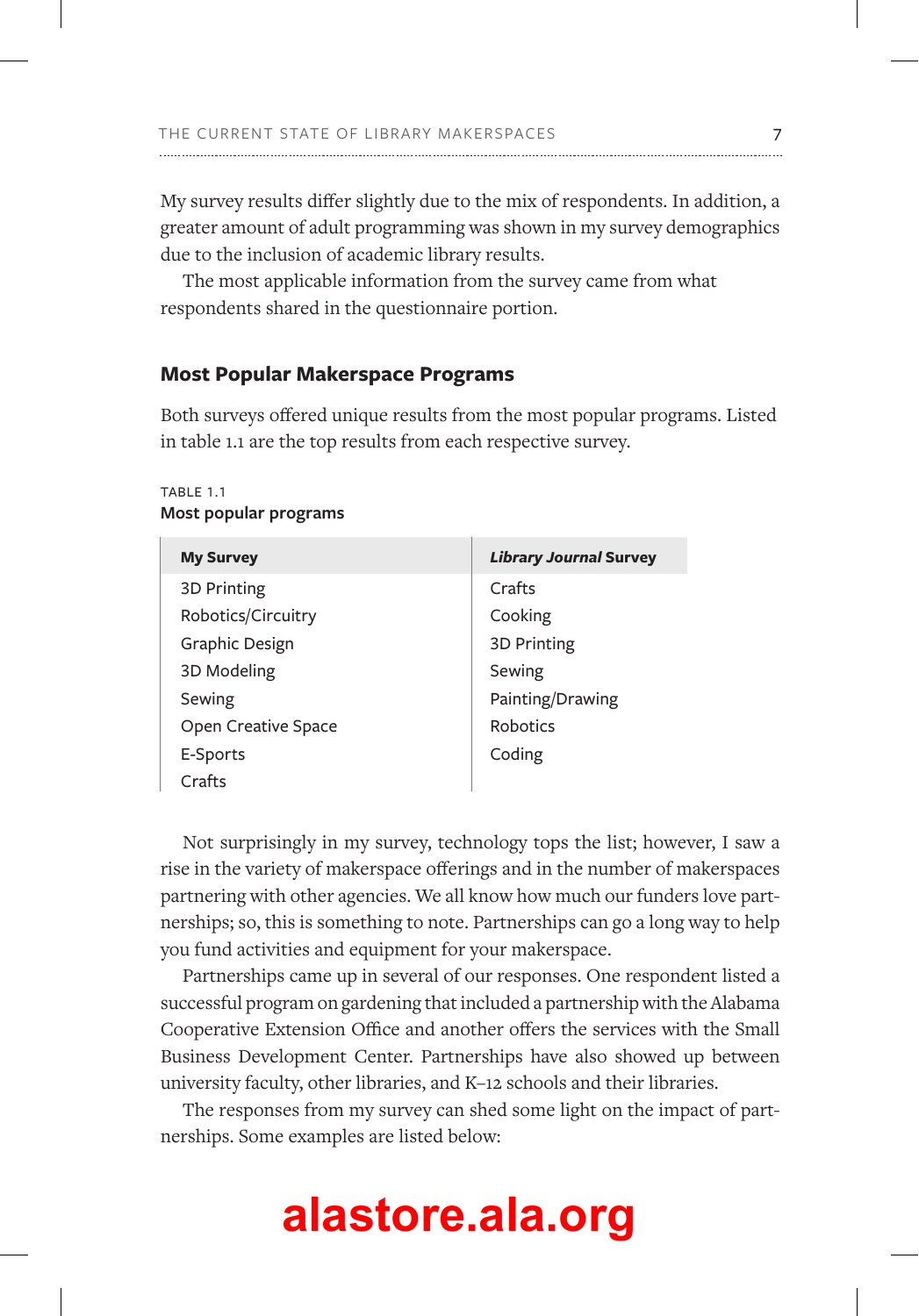- "Thanks to our partnerships with the Education Foundation, we've also been able to provide Digital Technology Classes to children and teens using laptops that they provided us with, as well as 3D design classes for all ages, including adults. The Education Foundation was also able to provide us with the Lulzbot TAZ 5 3-D Printer in August. Without their partnership, we would be unable to provide many of the STEAM programs we offer."
- "Gardening classes with partners from the Alabama Extension Office were very popular."
- "We partner with the Ohio Small Business Development Center, and this has allowed us to bring in local hopeful entrepreneurs and those who just want to explore how to take an idea and make it a business."

The LJ survey also provided many comments that we can apply to improve our makerspaces.

- "Our most successful maker programs involve making a custom thing that a patron can leave with. . . . Our less successful programs have been "open-hours" type programs that are meant to introduce people to the space. Our patrons need a specific project/thing to do in a space and aren't as amenable to open-ended activities."
- "Our school-age kids and teens *love* our tech toys. We take our toys around to the Boys and Girls Club, as well as create programming in the library—we have seen an increase in program attendance. Students are excited to work with tech toys and have even started to teach other students about basic principles of technology!"
- "I wish we connected maker programming better to the broader mission of libraries—helping people access information in new formats, etc. Too often it looks like it's just the cool thing to do, when maker programming actually has potential to build real skills in our communities. I wish we did a better job in the library world connecting that to our overall mission."

The answers were as varied as our spaces—robotics, graphic art, recording studios, VHS conversion stations, e-sports, and so on. All resulted in programs that drew in users.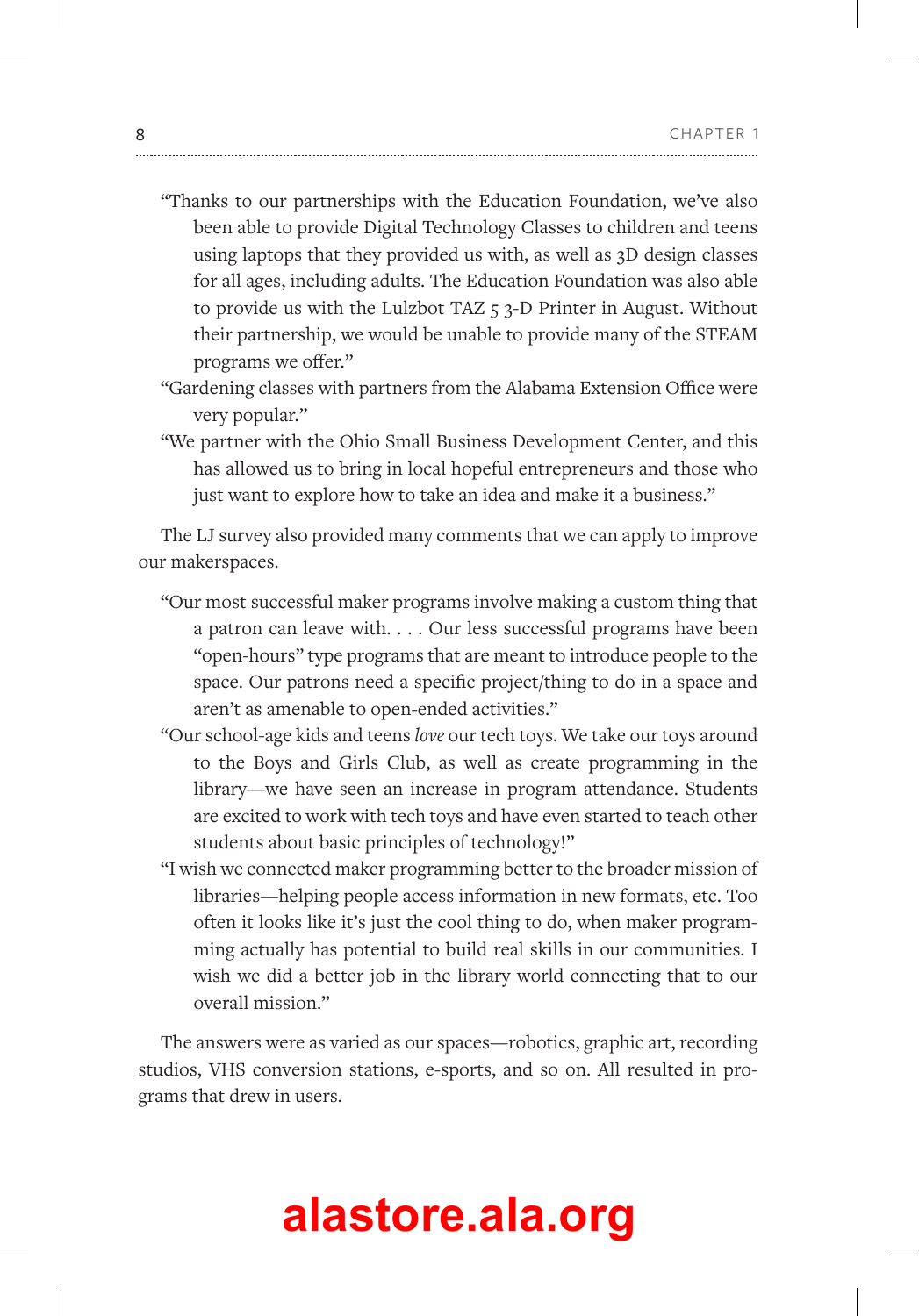Sewing also came up on our respondents' list of successful programs and is something I've seen growing in our makerspace as well. Respondents said their teens who have attended sewing programs feel that they've learned a valuable skill.

Aside from 3D printing, successful programs varied considerably. Crafts were mentioned multiple times. Making Chapstick and holiday- and Pinterest-inspired crafts lead to successful programs.

The results from the LJ survey of public libraries differed from my survey in several ways. Again, these variations are likely due to the number of children's programs offered at public libraries, but craft programs comprised the largest percentage of the programming offered, with technology and robotics making up a much smaller portion. The LJ survey asked respondents what programs were offered and ranked those offerings by percentages. This gives some feedback as to the popularity of the programs; however, for both surveys it is likely that the popularity of a program and what's being offered need to be taken into consideration.

Would these figures change if different programming was offered? For instance, a library that offers more craft programs would likely respond that crafts are most popular, and a library that offers more technology-based programming would report the same.

From the LJ survey we learned that 72 percent of the libraries responded that they offer craft programs; 67 percent offered knitting, crocheting, etc., while only 40 percent of the respondents offered 3D printing. Going down the chart we don't see technology-based offerings until we get to music production, with 12 percent of libraries reporting that they offered this type of service/program. These figures remained relatively the same for adults, teens, and children in the LJ survey.

In some ways we can look at our two survey results and see that much of what we report as popular is based on a particular library's offerings.

My survey reflected more technology-based programming. The respondents from my survey were from institutions that had dedicated makerspaces.

The LJ survey reflected more traditional programs, and for good reason. Fifty-seven percent of the respondents did not have a dedicated makerspace. While a dedicated makerspace is not essential to having successful maker programs, the lack of that space would have a huge impact on whether a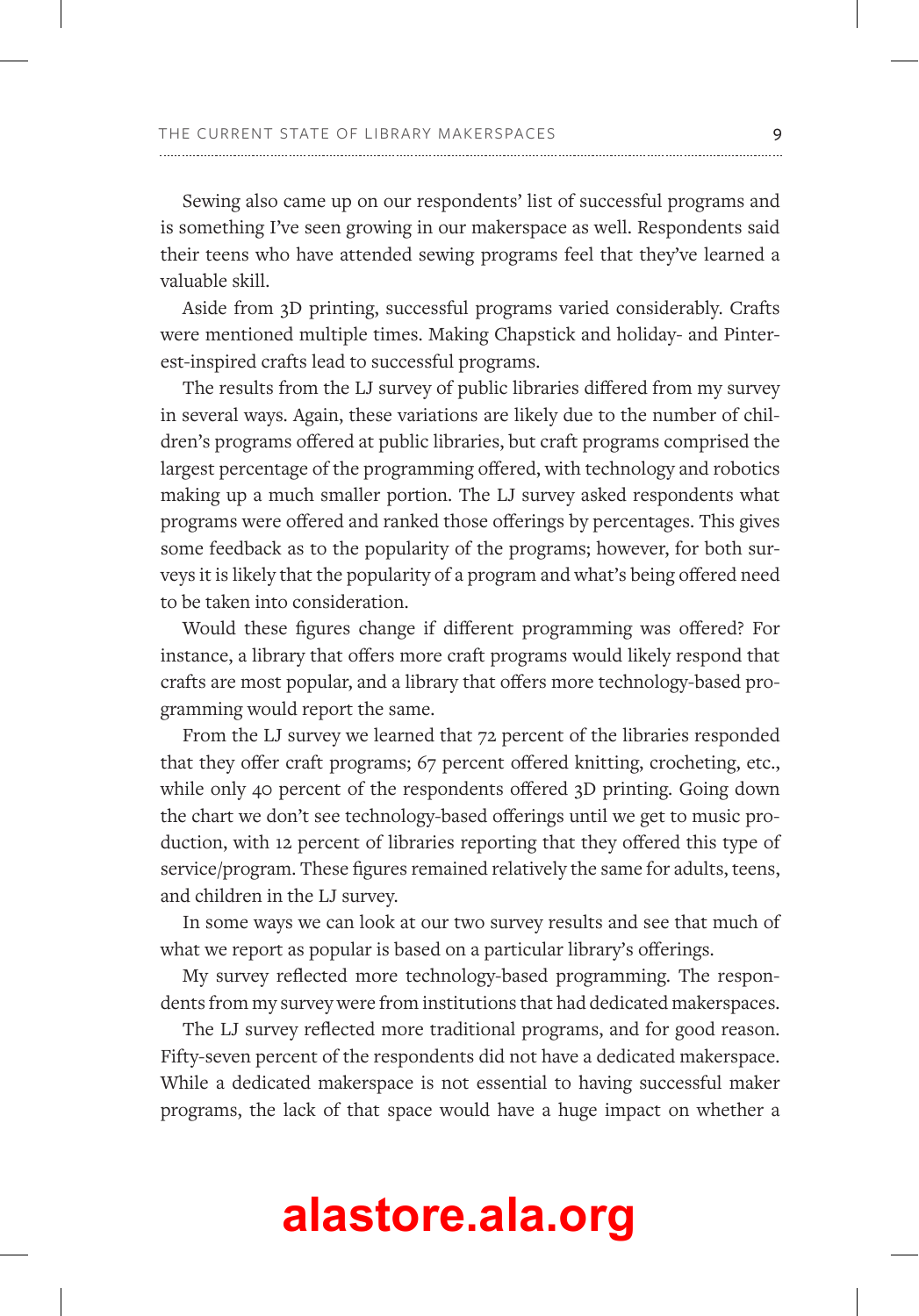library could offer some of the more popular technology-based makerspace programs.

#### **What Makes a Program Popular?**

To determine what makes a program popular, we have to look at how we measure the popularity of a program. As with most library programming, we measure that by attendance. For makerspace programming we may have to look at other ways to assess the popularity of a program. Adding the number of attendees and correlating the number of programs offered would give a bit more insight into the success of a program. Going forward I would also add in requests for programs and repeat users. Ultimately what we want for makerspaces is not just a single visit to the space. True success would require us to add in an assessment for return users—those people who learn from a workshop or program and return to the space over and over to create something new.

The LJ survey gave us some important information gained from tracking attendance, and that is that half of the public libraries surveyed reported their adult programs increased, with around 40 percent reporting teen programs increased and six out of ten attendees reporting that children's programs increased.

Based on those survey responses, it was clear that there were pieces that could be pulled from each response to create successful programs.

What I found to be a common theme in the successful programs was a combination of hands-on training, access to equipment not available elsewhere, knowledgeable staff, ease of use, and public demand.

#### **What Pieces of Equipment Are the Most Popular and Why?**

The 3D printer still reigns. A versatile piece that we see making a big impact in makerspaces is the Cricut cutting machine.

Popularity of an item varies by user and institution. Flashy, expensive items are still a draw, but many have found that simple crafts and sewing open the makerspace to more users.

Many respondents noted their most popular items were ones they could not afford on their own. Table 1.2 lists some cost-prohibitive items that are popular.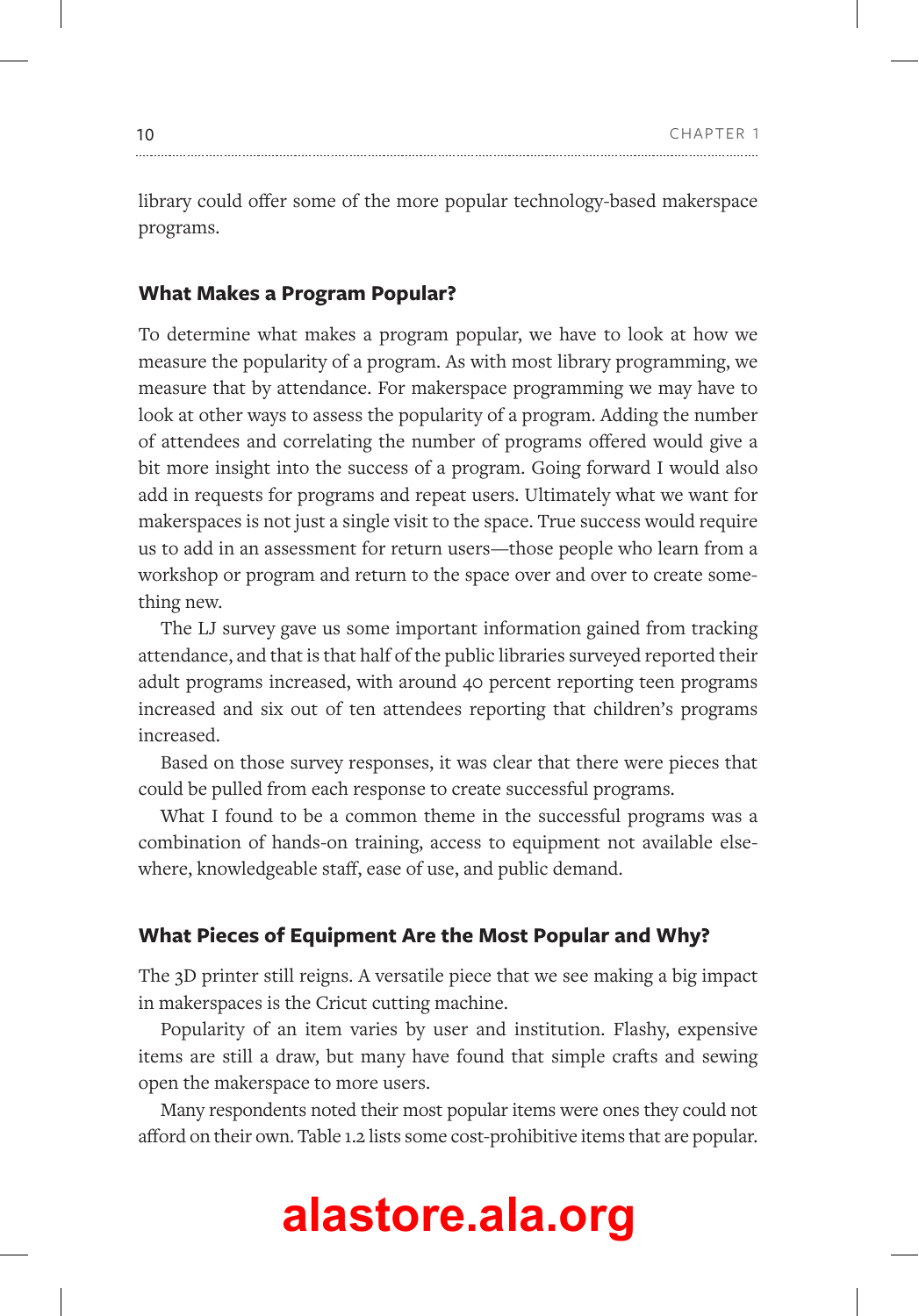#### TABLE 1.2 **Most popular equipment**

| <b>My Survey</b>              | <b>Library Journal Survey</b> |
|-------------------------------|-------------------------------|
| <b>3D Printers</b>            | <b>Button Makers</b>          |
| <b>Robotics Circuitry</b>     | <b>3D Printers</b>            |
| Design Software               | Cameras/Video Equipment       |
| Sewing Machines               | Laminator                     |
| <b>VHS Conversion Station</b> | <b>Sewing Machines</b>        |
| Virtual Reality Equipment     | Audio Equipment               |
| Go Pro Cameras                | <b>Vinyl Cutters</b>          |
| <b>Vinyl Cutters</b>          | <b>Laser Cutters</b>          |
| <b>Typewriters</b>            | Maker Kits                    |
| Laser Engravers               |                               |

Not everything listed as popular fell into the expensive category. Listed below are some of the lower-cost yet still popular items.

- typewriters
- sewing machines
- 3D pens
- sticker mosaics
- Rubik's Cubes
- hot plates (cooking, melt-able plastic, and crystal growing)
- paint kits
- paper crafts
- craft supplies

The results from the LJ survey showed an interesting turn from my survey. Again, these results likely stem from the majority of respondents not having a dedicated makerspace. Public libraries' most popular items and types of programs, according to this survey, were almost the exact opposite of the list above, with technology and large equipment ranking much lower, and crafts, painting, and cooking topping their list of popular programs. This held true whether it was adult, teen, or children's programming.

I would be very interested to note if we see a change in public library results in the next few years. Obviously funding and how we allocate funding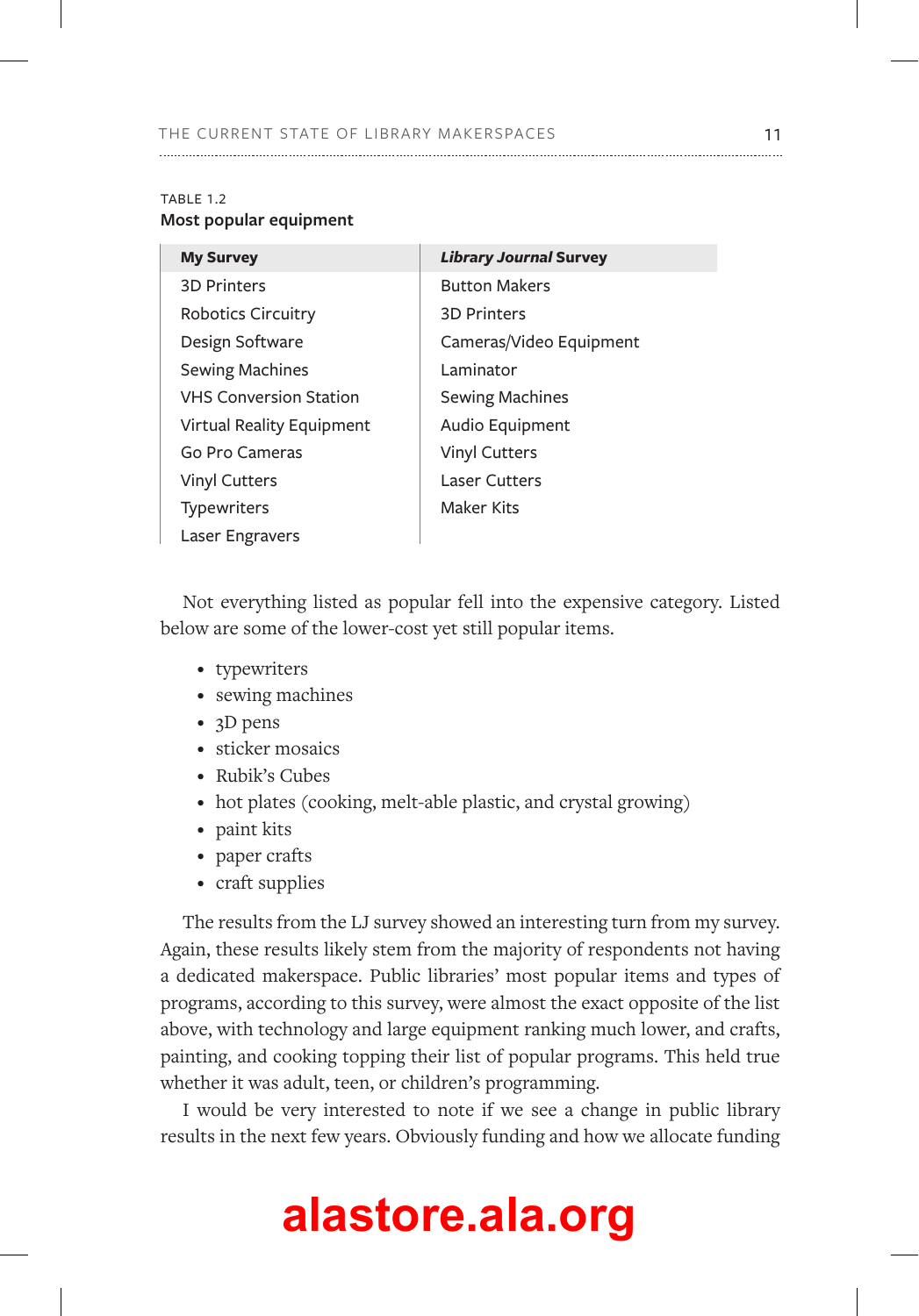in public libraries could influence such changes if more funds were available to purchase technology and if more technology-based programming was offered.

The LJ survey offered some insight into who is teaching our programs. This proved extremely helpful because the results showed quite a mix. Eighty-six percent of libraries designed programming around the current skills of library staff, and six out of ten libraries partnered with other organizations to bring in people to present programs.

The LJ survey and the one I conducted touched on a similar theme, and that is: Successful programming comes from having trained staff or outsiders who can facilitate the variety of programming and skill sets that are present in the makerspace.

The two surveys used in conjunction give us a view into how different library makerspace programming can be. Often, we start out thinking of the makerspace as an expensive, technology-driven initiative, but what we've seen from the LJ survey of public libraries is that libraries are doing what they do best. They are finding ways to bring maker initiatives to their users in ways that best fit their budgets, their skills, and the interests of their users.

### **What Is the Next Step for Your Library?**

Overwhelmingly the response was to add space and equipment, which tells us the makerspace is thriving!

Respondents from my survey had the following comments:

"Move back into our permanent location, which is currently undergoing a major renovation and expansion."

"Storage furniture to make items more readily available."

"Adding new and innovative classes that fit our community and what they are seeking to learn. We are currently purchasing fourteen Adobe Creative licenses for the months of February and March so that we can offer hands-on Photoshop classes. We're constantly showing people how to use the space and make the most out of it with hands-on classes, and that will continue. We also have one-on-one training, which will also continue. We're working on creating didactic tools for the makerspace; so, if any one staff member leaves, that knowledge is not lost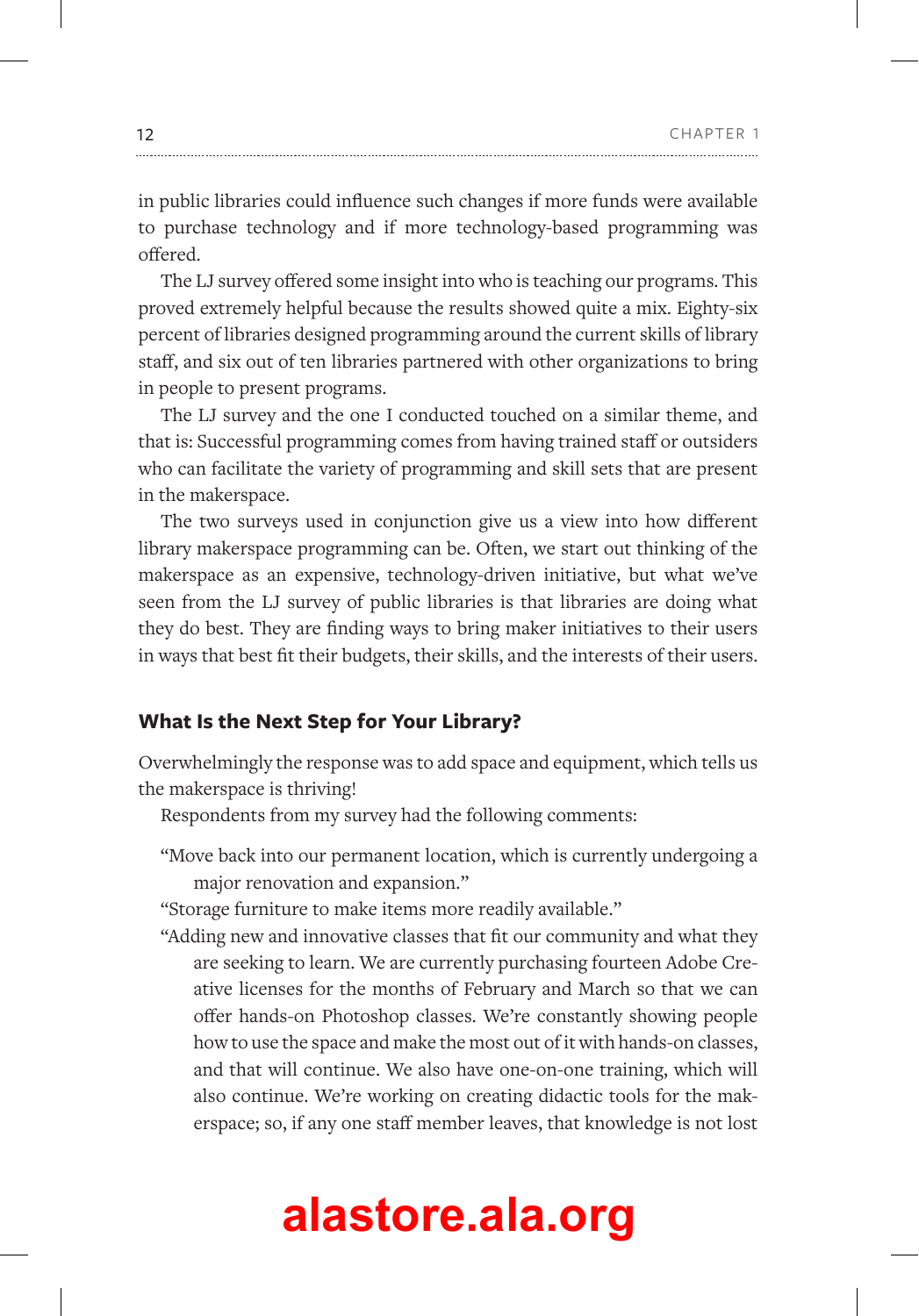when that person goes. The information will live in a notebook or hard drive, not just in that staff member's brain."

- "Expanding our space to cover as many STEM subjects as possible. We act as a bridge in this regard to provide children with a STEM program that the local schools cannot, due to budget constraints or curriculum constraints. Our biggest obstacle is that this library is operated by one person and with one very part-time employee. I do not have the time permitted to run my programs as often as I would like."
- "Adding sewing machines, then formalizing a system for students to access the materials during the school day (it is currently an after-school program)."
- "We're incorporating artificial intelligence work into our offerings. We're also going to showcase sustainable gardening that can incorporate electronics (Arduinos and such)."

Many respondents reflected on ways to change how they delivered programs. Some would like to bring in those with expertise; others would like to organize training and ensure that knowledge of equipment is transferable to new staff. Staffing and training are always a concern in makerspaces. Often, we start with just one or two staff who learn how to use and repair the equipment and then train our users. If the person with the knowledge leaves, you may be left starting over. Having backup staff and training materials is as essential to our makerspaces as it is to any department in our libraries.

Partnering with other departments and faculty made the list, with some utilizing this as a means to provide more training and a wider knowledge base.

Our respondents clearly indicated that growth is where we are headed. We've offered a variety of services and technology through the addition of makerspaces and created and run effective programming. Now we are looking at the next phase, which is wide open. It could be creating video studios, adding a virtual reality center, adding staff and equipment, organizing our equipment and training, finding additional space, partnering with other institutions, inspiring entrepreneurs, providing access to our technology users, and other things we could never have imagined.

If there is one thing libraries have done well for centuries, it's organizing information. This ties in with some of the aspects I mentioned previously.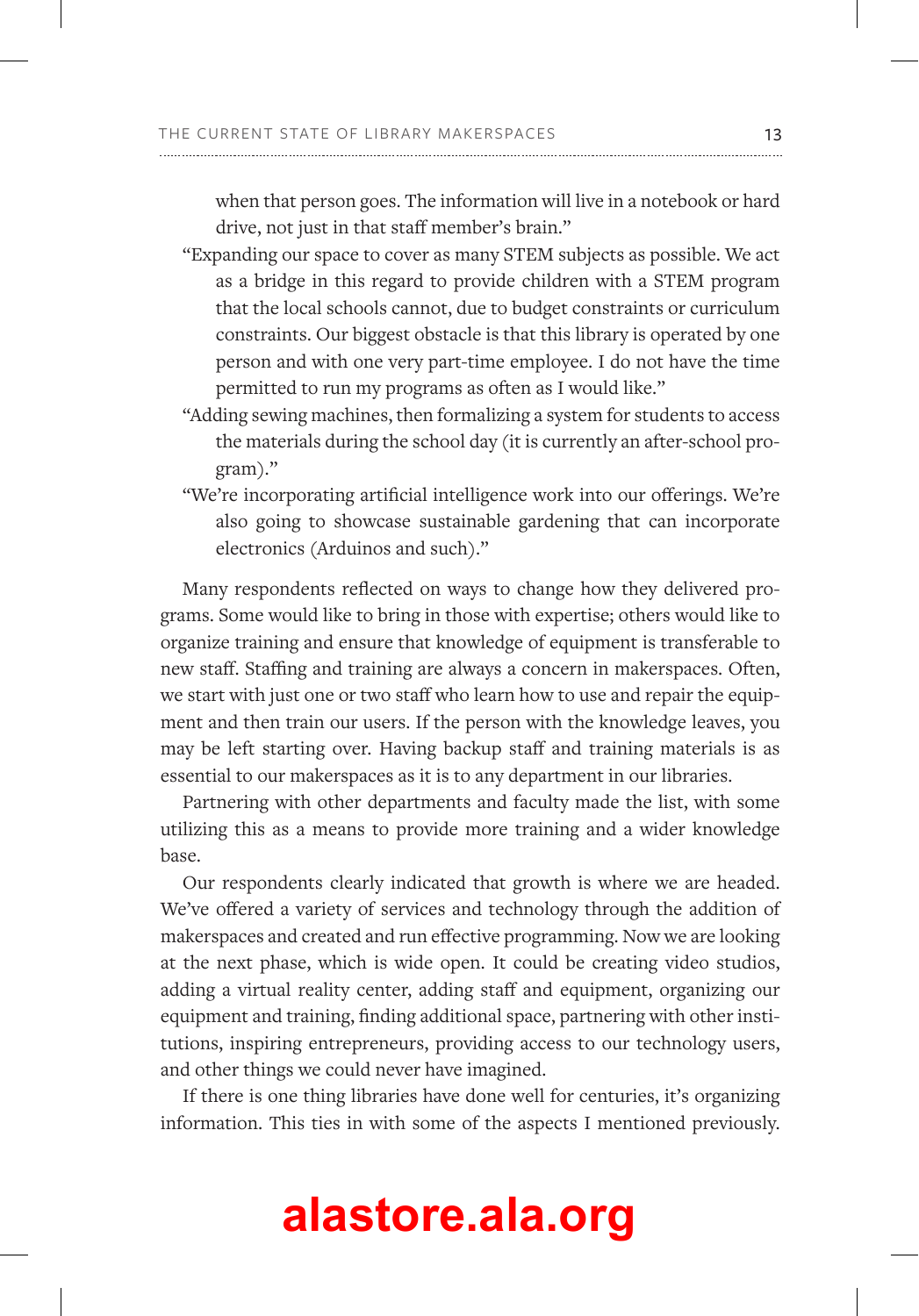In order to obtain the funding we need to grow, we have to gather data and make it accessible to funders. I'm sure most of us have collected mounds of data. Now, we need to determine how to get that data reflected in national and state library statistics.

One thing is for certain: We have proven that makerspaces are not a trend. During the past ten years, we've changed the face of our libraries, revitalized a feeling of wonder and excitement in our users, and ensured that libraries will move forward as creators of knowledge.

### **Where's the Data?**

The current data seems to skirt around the impact of makerspace programming, often listing out media centers and the technology available but stopping short of identifying how many libraries have makerspaces.

The National Center for Educational Statistics (NCES) surveys all types of libraries; however, the surveys reflect what we might think of as traditional library services. The data collected has not changed to reflect what our school and academic libraries have done to incorporate makerspaces in our libraries.3

Congress uses the data to assess the need for revisions of existing legislation concerning academic libraries and the allocation of federal funds. Federal agencies need the data to evaluate and administer academic library programs. State education agencies and college librarians and administrators use the data for regional and national comparisons of library resources to plan for the effective use of funds. Finally, library associations and researchers use the survey results to determine the status of academic library operations and the profession.4

As you can see from the survey design logic above, this is an issue. Without statistics, a piece is missing in what we can do to advocate for the important role our makerspaces play in the creation of new library spaces. Possibly even more detrimental is the fact that federal funds are allocated based on these statistics. If the data being collected to make these determinations do not include statistics that reflect the true nature of what we're doing with makerspaces, how then do we gain the funds to keep moving forward?

It's not only the NCES that hasn't changed to reflect the times. When searching for data on public libraries through the Institute of Museum and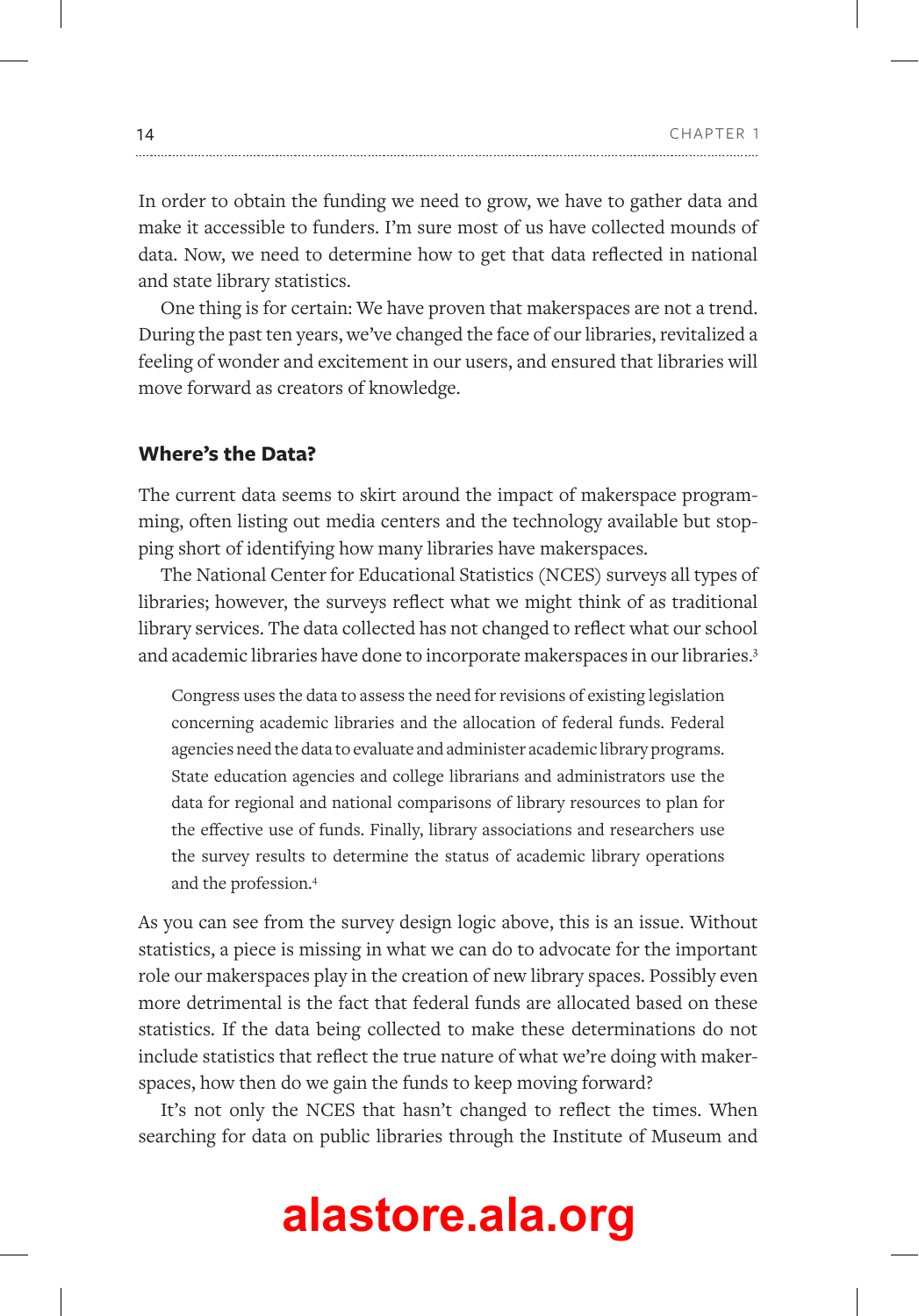Library Services' (IMLS) public library system data collection I found little to reflect the impact makerspaces have on the public library system. That said, IMLS has still been a major funder of makerspaces. Just browsing through the mini-grants section, it is evident that multiple grants have been awarded to start makerspaces. They have been a great resource for getting makerspaces in libraries; however, we need to sustain funding to keep them growing.<sup>5</sup>

Reading the latest Public Needs for Library and Museum Services Survey, I found, once again, that we aren't asking the right questions. The survey includes questions about books, computers, and programs, but nothing to let our users express their need for or confirm their use of items that would be in our makerspaces. If we cannot identify a need or a user, how will we obtain federal funds?

To address where we are going, we must know where we are. Without data, and by that, I mean data that is gathered to obtain federal funding, it is almost impossible to make the case for the increase in funds needed to maintain a technology-based makerspace.

### **Gathering Data**

The easiest way to work for a change in the funding is to reach out to those who gather the statistics and request change. We can make the case that we need to accurately report where our funding is being spent. Funding makerspaces has changed how libraries allocate their budgets. Now we must be able to reflect that in the statistics we report out. Frankly much has changed about how we allocate our funds, and still we see statistics that are geared toward how libraries have operated over the past ten years. When we report lower spending on our print budgets and less physical checkouts, it influences our level of funding. We do have the advantage of counting the numbers and programming in our libraries, and that has always been a driver for funding; however, the cost to provide new services, such as makerspaces, won't be covered by a budget geared toward outdated access measures.

#### **New Survey Methods**

Project Outcome was introduced in 2015. The Bill & Melinda Gates Foundation provided funding to provide libraries with the tools they need to gather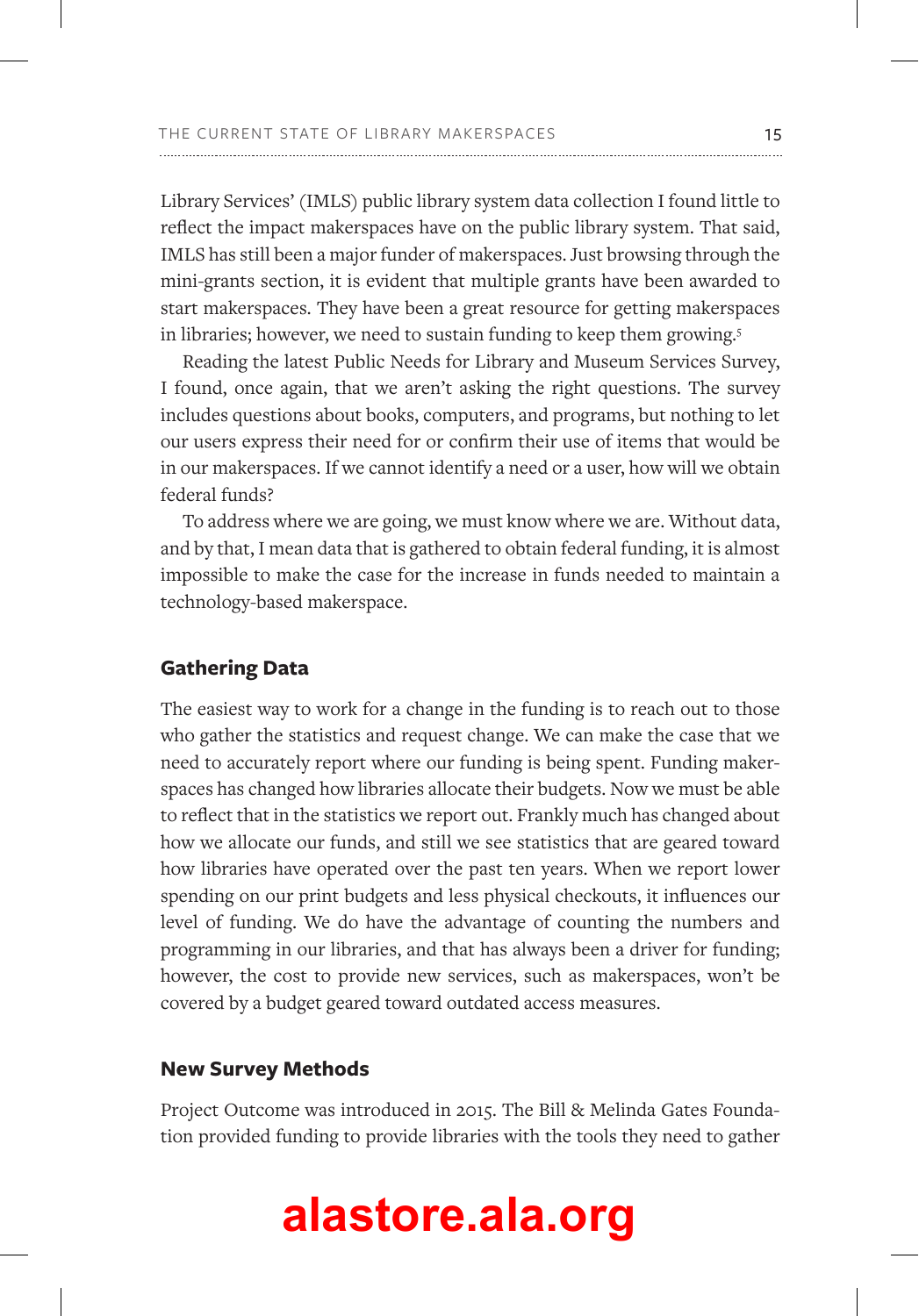data and report outcomes. While this seemed promising, the surveys measured traditional services. Early childhood literacy, digital learning, lifelong learning, health, job skills, economic development, civic engagement, and summer reading categories were the basis for personalized survey kits. Here was an opportunity for libraries to expand some of these categories to reflect the services and assess outcomes of our makerspaces. Browsing the Public Library Association's (PLA) information on Project Outcome leads to data on library services but lacks data on any specifics of makerspaces. There is room for new surveys to be created, which could provide a way for libraries to begin a more accurate assessment of their makerspaces.<sup>6</sup>

We know what we've done to bring libraries into the future, but do those in government budget offices really know what we do? In most cases—if not all—they don't. They don't see the change reflected in our statistics and are very much tied to a traditional library model that no longer reflects our services.

Not to be all gloom and doom about our budgets. There are ways we can change how we report out with our statistics, and we can start with what we do best: providing research to those who make the surveys and those who set the federal budgets.

We see much more being written about the impact of makerspaces in libraries. From journals to textbooks, makerspaces have become an accepted and valued asset, and their impact is shown throughout library literature and is a highlight of many library conferences.

#### **NOTES**

- 1. Melody Clark, and Ankita Kadam, "Libraries & Makerspaces: A Revolution?," Technology & Social Change Group, June 13, 2014, https://tascha.uw.edu/ 2014/06/libraries-makerspaces-a-revolution.
- 2. Library Journal, *Maker Programs in Public Libraries, 2017* (NY, New York: Library Journal, 2017), www.libraryjournal.com/?detailStory=research.
- 3. "Research and Statistics," American Association of School Librarians (AASL), November 7, 2018, www.ala.org/aasl/advocacy/research; Amy Bitterman, Lucinda Gray, and Rebecca Goldring. *Characteristics of Public Elementary and Secondary School Library Media Centers in the United States:*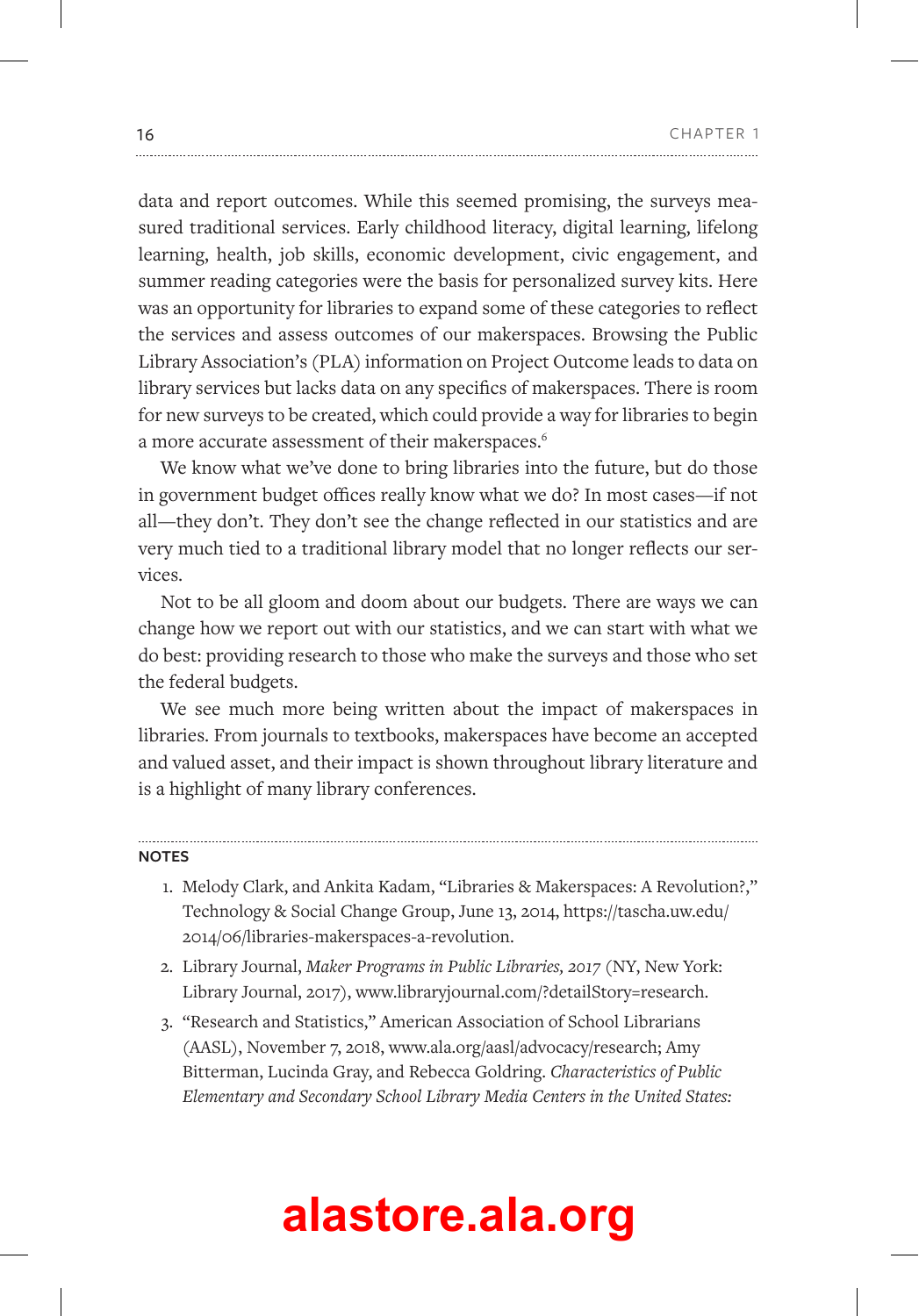*Results from the 2011–12 Schools and Staffing Survey* (Washington, DC: US Department of Education and National Center for Education Statistics, 2013), https://nces.ed.gov/pubs2013/2013315.pdf.

- 4. National Center for Education Statistics (NCES), https://nces.ed.gov/ surveys/libraries/aca\_survdesign.asp.
- 5. "Public Needs for Library and Museum Services Survey," Institute of Museum and Library Services, September 13, 2018, www.imls.gov/research -evaluation/data-collection/public-needs-library-and-museum-services -survey.
- 6. "Annual Reports & Evaluations," Project Outcome: Measuring the True Impact of Public Libraries, accessed February 16, 2020, www.project outcome.org/pages/3.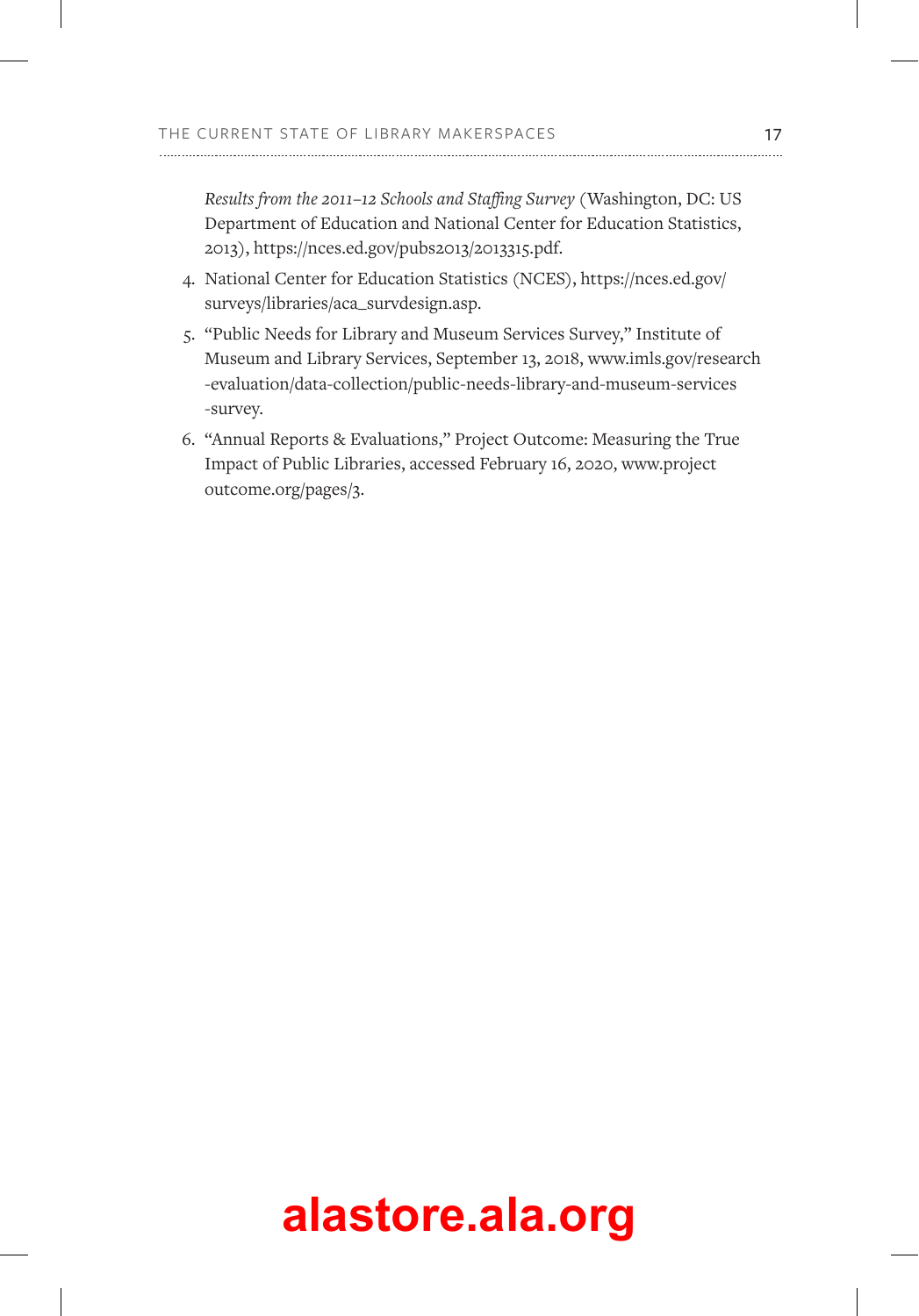### **INDEX**

*f* denotes figures; *t* denotes tables

#### **#**

3D modeling, 7*t,* 113–115 3D printing case studies of, 19–22, 24–25, 41, 233 costs associated with, 24–25, 31, 36, 92, 112*t* history of, 1, 110–111 manufacturers and vendors for, 112*t,* 135*t,* 232*t,* 233 popularity of, 1, 7, 9, 10–11, 25, 135, 202 safety and, 55 software for, 113–115, 233 3D scanning, 115–118, 135*t,* 215–217 3Doodler, 232*t,* 233

### **A**

academic librarians, interviews with, 44–47 academic libraries case studies of, 44–46, 53, 56, 63–64, 70–83 curriculum and, 220–222, 223–224 history of makerspaces in, 3 lack of data on, 14 partnerships in, 41, 161, 162–165

surveys of, 4–12, 109–110 Academy Neighborhood Association, 210–211 accessibility checklists and steps for, 68–72 empowerment and, 60 floor plans for, 63–64*f,* 73*f* of hardware and software, 68*t,* 74–77 orientation models for, 69*t,* 77–81 of physical space, 68*t,* 72–74 of programs, 70*t,* 81 terminology in, 65–67 universal design for, 59, 67, 76 Adafruit, 27, 129–131*t,* 135*t,* 187, 239, 243 Adobe software, 76, 77, 120, 124, 126–127, 184 age groups, demographics on, 5–6 Ahmed, Namir, 109 air filters, 124*t*. *See also* ventilation Alderfer, Katelyn, 52–53 Alper, Meryl, 70 Amazon.com, 92–93 ambassadors, for vendors, 246 American Association of School Librarians (AASL), 47 American Library Association (ALA), 27, 47, 59, 97, 246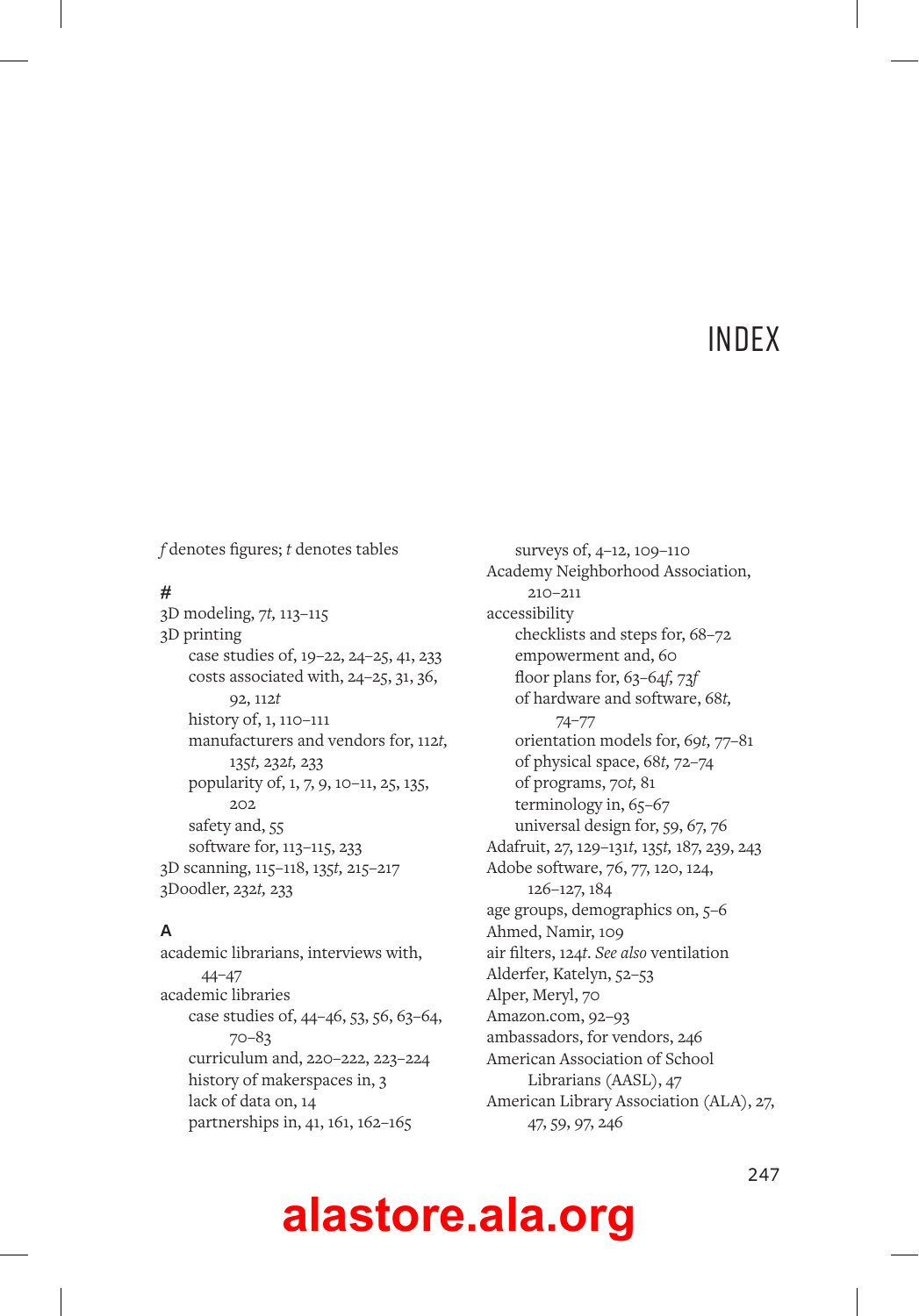Americans with Disabilities Act (ADA), 63, 65, 72 Anderson, Jaclyn, 148–149, 158 Annamma, Subini A., 70 Apple products, accessibility of, 76 Arduino, 129, 130*t,* 131*t,* 187, 231, 232*t,* 246 Arizona State University, 224 articles, recommended, 47, 70, 84, 243–244, 245 assessment and evaluation, 197–207 associations, as resources, 47 attendance, measuring, 10, 197–200 augmented reality (AR), 132, 162, 213–215 Autodesk, 113, 114*t,* 118, 120, 128 Awesome Foundation, 143

#### **B**

Bair, Jamie, 19–27 Baking Supplies Collection (FPL), 143–144, 146, 153–154 Bantam Tools, 119, 121*t,* 236*t* Bender, Sophia, 35 Best Buy, grants from, 143 bias, implicit, 58–59 Blackstone LaunchPad, 164 Blender, 114*t,* 215 Blikstein, Paulo, 165, 168 blogs, recommended, 46, 242–243 Bolduc, Sara, 161 books, recommended, 47, 136, 243–244, 245 Bowler, L., 57–58 Bronkar, Cherie, 1–16, 44–47 Brother sewing machines, 134, 236*t* budgets, 15, 16, 37–40, 98, 141–143, 181, 192. *See also* funding building codes, 99 Burke, John, 109 businesses entrepreneurship and, 164, 222–224 partnerships with, 89–90 workforce development and, 170, 214–215, 218–220 button makers, 11*t,* 235*t*

#### **C**

Cake Pan Collection (KPL), 147–148, 158 California Academy of Sciences, 242, 246 Cameo, 125, 126*t,* 127, 236*t* Candid, 32–33 Carbide 3D, 119, 121*t* cardboard, 24, 91, 132 carts, portable, 101 Carvey, 119, 235*t,* 236–237 cataloging, of special collections, 143–144, 156 certifications, 20–21, 246 Champagne, R., 57–58 Chattanooga Public Library, 148–149, 158 Chibitronics, 27, 230*t* Chicago Children's Museum, 95 children furniture for, 100, 101*f* programming for, 106, 187–188, 233–235, 238–239 *See also* teenagers Children's Museum of Pittsburgh, 203 circuitry, 7*t,* 11*t,* 93, 119, 127–131, 230–231 circulating collections, 139–157 Class Connect, 241 CNC milling, 118–122 Code.org, 97, 242 codes of conduct, 56 coding, 7*t,* 97, 106, 187, 219, 237–239, 242 collaboration in collection development, 211–212 partnerships in (*see* partnerships) collection development, 210–212 collections, circulating, 139–157 college libraries. *See* academic libraries Colorado Association of Libraries, 206 colors, accessibility of, 78 communities culture and, 51–54 donations and grants from, 34–37, 88–92 feedback from, 202–203 focusing on, 25–26, 29–31, 40–41, 43–45, 155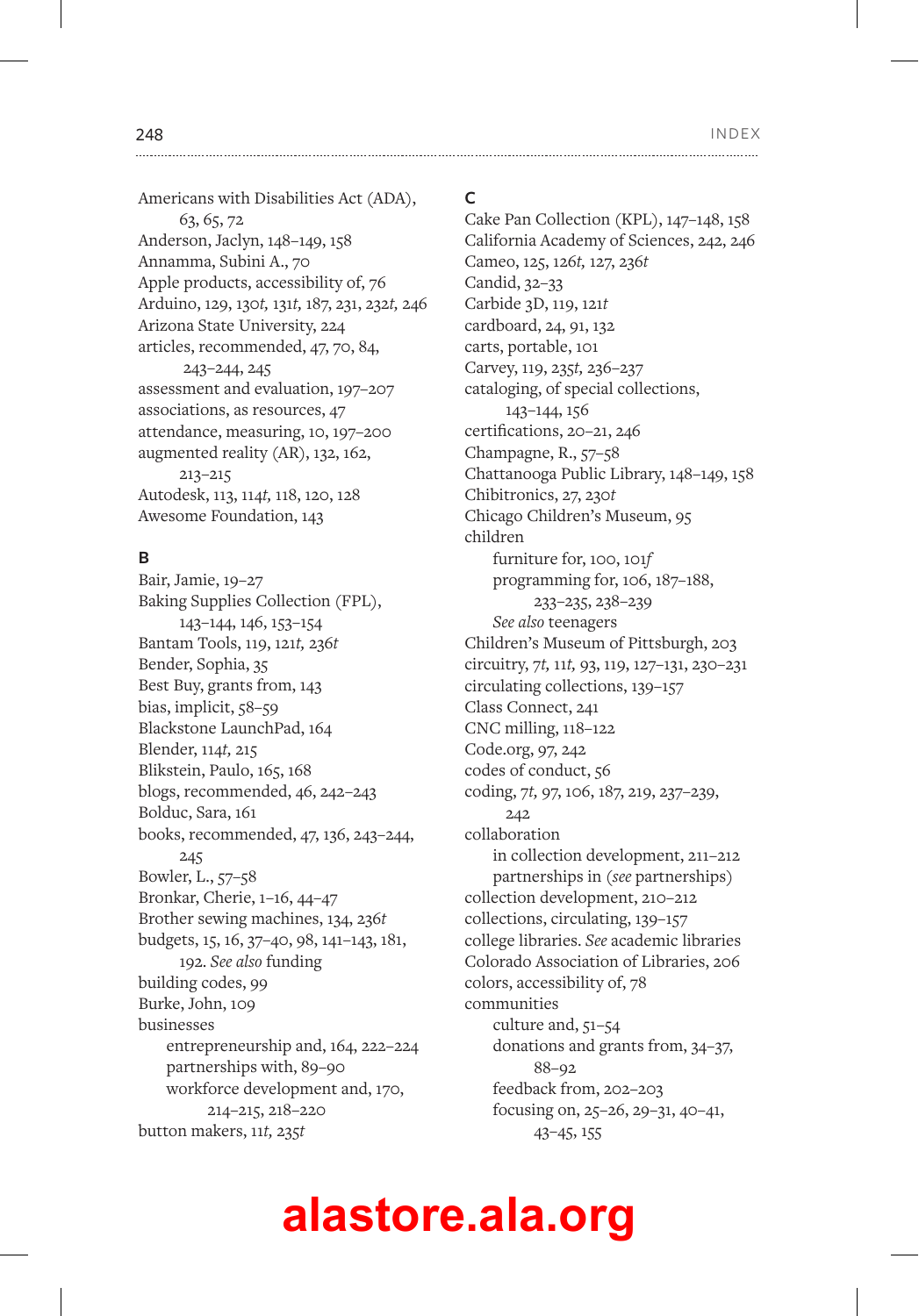partnerships with (*see* partnerships) programs tailored for, 188–190 soliciting instructors from, 190–192 surveys of, 140–141, 200–202 competencies, 40, 221–224 competitions, 103, 106, 238, 241 computers, single-board, 128–131 Connected Learning Alliance, 202–203 Connor, David J., 70 conscious curation, 210–211 Constructing Modern Knowledge course, 97 contrast ratio, 78 CorelDRAW, 120, 124, 126–127 corporate grants, 88–90 costs of 3D printing, 24–25, 31, 36, 92, 112*t* of equipment, 112*t,* 119*t,* 123*t,* 126*t,* 130*t,* 132*t* short-term *vs.* long-term, 39–40 *See also* funding courses and webinars, 97, 245, 246 crafts and crafting tools, 7*t,* 9, 11, 125–127, 146, 235*t*–236*t* Crappy Robotics Tournament, 23–24, 26 CreateSpace Kits, 145–147, 152–153 Creat'R Lab, 162–165 Cricut cutting machine, 10, 125–127 crowdfunding, 37, 93–94, 123 Crowl, Nick, 209–225 culture, of makerspaces, 51–61 Cura, 31, 115*t,* 232*t,* 233 curation, 210–212 curriculum, school, 3, 166, 220–222, 223–224 customer feedback, 202–203 cutting machines, 10, 11*t,* 42, 55, 122–127, 176, 184

#### **D**

Dash, Dot, Cue, 237*t,* 238, 241 data gathering (*see* surveys) lack of, 3, 14–16

sharing, 206–207 visualizing, 217–218 databases, for grants, 32–33 DeMauro, Regina, 175–195 demographics, of makers, 5–7 Denver Public Library (CO), 197–207 design, digital, 113–115*t,* 131–132, 231–233 design, universal, 59, 67, 76 Developer Experts, 178–179 digital fabrication, 131–132, 212–218, 231–233 digital materials, accessibility of, 79–80 digital media labs, 213, 218 directories, recommended, 46–47 disabilities, types of, 65–66. *See also* accessibility documentation, 22–23, 55, 75, 77–80 DO-IT Center, 64, 67, 70 dollar stores, 91–92 donations, 34–37, 91–92 DonorsChoose, 93–94 Dremel, 112*t,* 123 Drexel University, 54 drop-in programs, 182 Dumas, Rob, 109–136

### **E**

Easel, 120, 121*t* Edouard, Kareem, 52–53 electricity, access to, 100 electronics, 127–131, 135*t,* 230–231, 239–240 embroidery patch projects, 205–206 empowerment, 60 engineering, resources for, 233–235, 242 entrepreneurship, 164, 222–224 equipment accessibility checklists for, 68*t*–70*t* budgets and, 38–40 circulating collections of, 35, 139–157 costs of, 31, 39–40, 112*t,* 119*t,* 123*t,* 126*t,* 130*t,* 132*t* future direction of, 212–218 maintenance of, 24–25 most popular, 10–12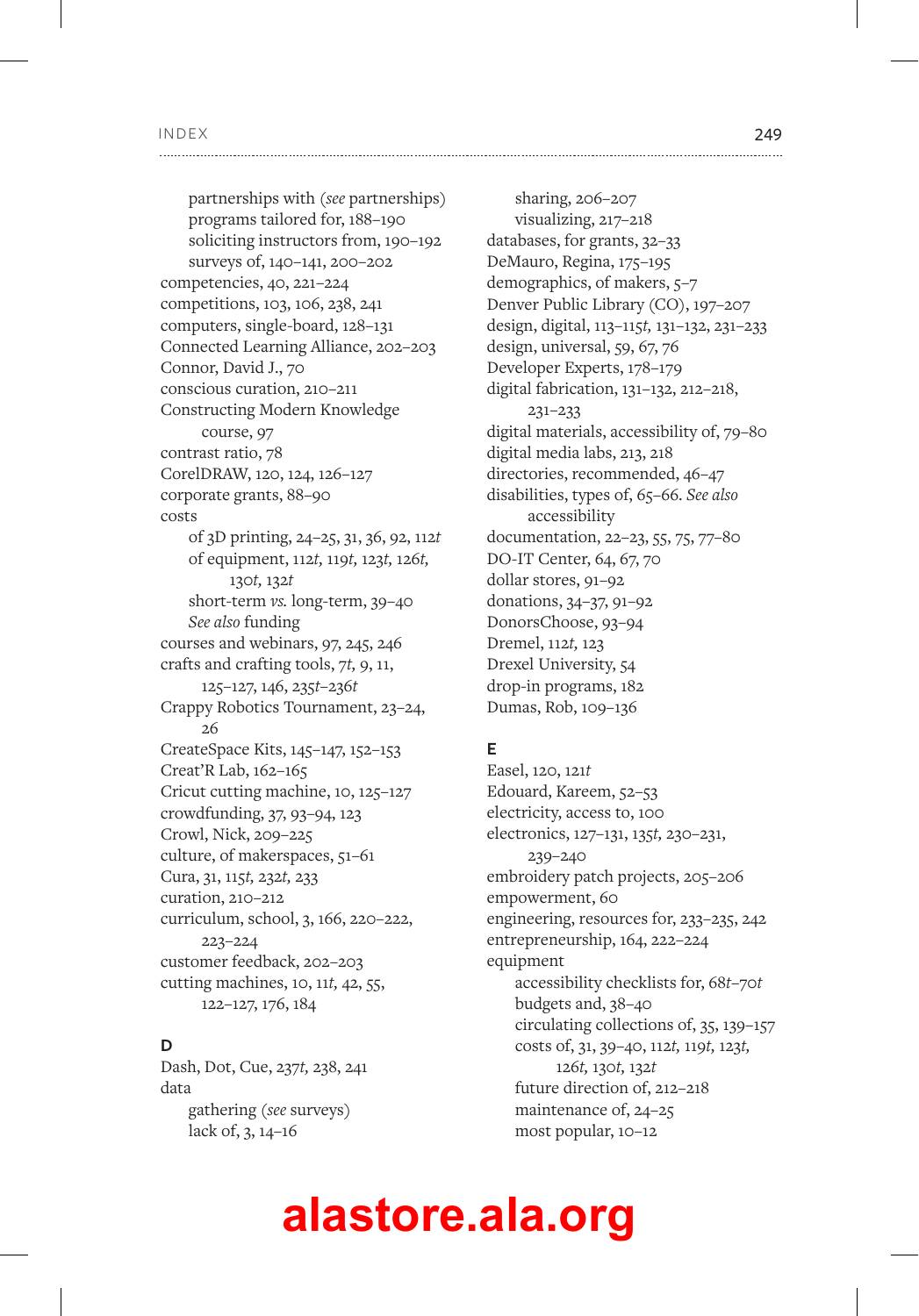equipment *(continued)* replacement parts for, 39–40, 92–93 trainings on, 97 vendors for, 119*t,* 123*t,* 126*t,* 130*t,* 132*t,* 135*t,* 229–239 *See also specific equipment* equity, 58–59 evaluation and assessment, 197–207 ExCITe Center, 54 Experts (maker type), 178–179, 185–186, 192–193 Explorers (maker type), 176–177, 179–183 extended reality (XR), 132, 162, 213–215, 232–233

#### **F**

FabLearn, 165–169 Facebook, 27, 46, 107, 153–154, 169, 243 faires, 1, 106–107, 245 feedback, from customers, 202–203 fees, 24, 30–32, 36, 143–144 Ferri, Beth A., 70 filament, 24, 92, 110–112, 233 floor plans, for accessibility, 63–64*f,* 72–73*f* Fontana, Cady, 175–195 Fontichiaro, Kristin, 245 fonts, in support materials, 78 Fort Vancouver Regional Libraries, 19–26 Franklin Public Library (WI), 141, 143–147, 152–153, 158 Free Library of Philadelphia, 37–38 freelancers, 222–223 Frenkel, Ann, 163 Friends of the Library, 35, 142, 151 Full Spectrum, 123, 124*t* fumes and ventilation, 99, 122, 124–125, 131, 232*t,* 236*t* funding basics of, 29–30 budgets and, 15, 16, 37–40, 98, 141–143, 181, 192 through crowdfunding, 37, 93–94, 123 through fees, 24, 30–32, 36

through grants, 32–34, 37–38, 42–43, 44, 88–89, 143, 164 interviews on, 42–46 partnerships and, 35–37, 41 for special collections, 141–143 furniture, considerations for, 72–73, 100 Fusion 360, 113, 114*t,* 120

#### **G**

Garcia, Diana, 165, 168 Garland-Thomson, Rosemarie, 83 Gartner hype cycle, 214 gender disparity, 54 Georgetown University, 222 Ginsberg, Sharona, 27 Girls Go CyberStart, 242 Girls in STEM, 26, 46, 104 Glasgow, Rebecca, 209–225 Glowforge, 123, 236*t* GoFundMe, 37, 93 Google, garage at, 219–220 Google Cardboard, 132, 233 Google Classroom, 240–241 Google Docs, 80 government grant sources, 33–34 grants, 32–34, 37–38, 42–43, 44, 88–89, 143, 164 GrantStation, 33 Graves, Colleen, 27, 243, 245 Groenendyk, Michael, 209 group visits and tours, 190

#### **H**

hack-a-thons, 106 Hackerspaces directory, 46 hardware accessibility and, 68*t,* 74–76 vendors of, 117*t,* 119*t,* 123*t,* 125–126*t,* 230*t*–238*t See also specific hardware* Harrop, Wendy, 87–107 hashtags, on Twitter, 46, 243 headsets, XR, 132, 213–215 hearing impairments, 66 Hebocon, 23–24, 26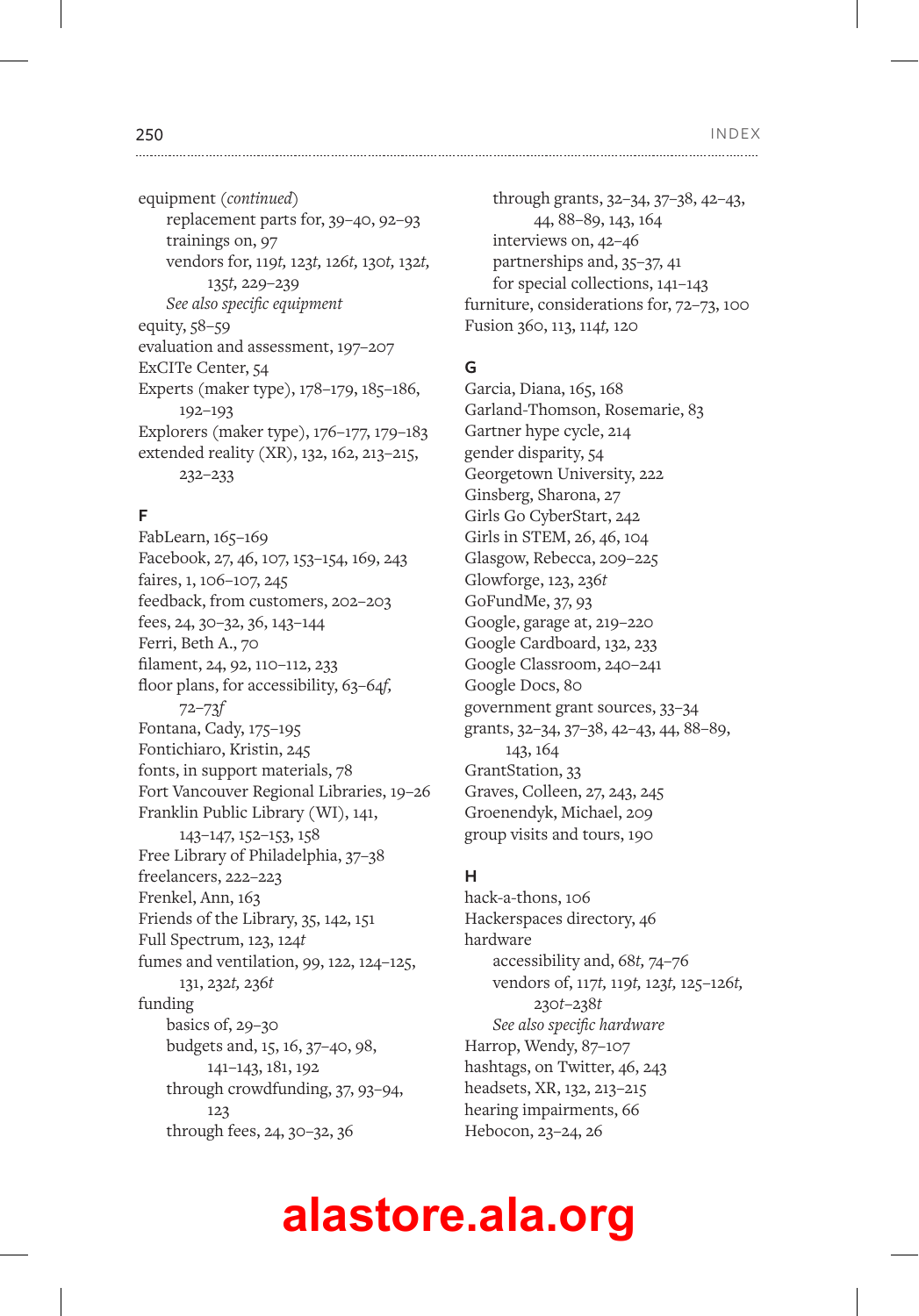#### **I**

ideaLABs, 197–207 impact and outcomes, measuring, 200–202 implicit bias, 58–59 incident reports, 55 Inkscape, 120, 124, 126–127 "Innovator in Residence" programs, 105, 224 Instagram, 242–243 Institute of Museum and Library Services (IMLS), 14–15, 33, 37–38, 44 Instructables.com, 141, 157, 243 instructors, soliciting, 190–192 International Society for Technology in Education, 27, 47, 97 Inventables, 119, 120, 121*t,* 235*t* invisible disabilities, 65, 82

#### **J**

Jameco Electronics, 128, 135*t,* 239 James Madison University, 222 Janik, Nico, 165, 166, 168–169 Johnson, Eric, 63–84

#### **K**

K–12 libraries. *See* school libraries Kafer, Alison, 66, 70, 83 Keokuk Public Library, 147–148, 158 Keyes, Oscar, 63–84 Kim, Youngmoo E., 52–53 Kirwan Institute, 58–59 Klipper, Barbara, 70

#### **L**

Ladner, Richard, 60 Lankes, R. David, 53 laser cutters, 11*t,* 42, 55, 122–125, 176, 184 laser-triangulation, 116, 117*t,* 215–216 Lax, Brendan, 151, 158 Learn Deep, Inc., 89–90 Learners (maker type), 177, 179, 183–186 Lego EV3 Mindstorms, 238–239 lesson plans, 230*t,* 231*t*–232*t,* 234*t*–238*t,* 241–242 liability waivers, 149, 150, 151 LibGuides and online resources, 240–242 librarians interviews with, 42–47 programs led by, 193 libraries academic (*see* academic libraries) history of makerspaces in, 1–3 public (*see* public libraries) school (*see* school libraries) surveys of, 4–12 Library as Makerspace blog, 46 *Library Journal,* vii, 4–12, 109, 141, 157 Library of Things, 150–151, 158 Library Services and Technology Act (LSTA), 33 Linder, Suzanne, 188 LittleBits, 93, 109, 127, 154, 230*t*–231, 239, 242–243, 246 local grant sources, 34, 88–90 long-term costs, 39–40 Loya, Alyssa, 243, 245 LulzBot, 112*t* "Lunch and Learn" programs, 105

#### **M**

Macs, accessibility of, 76 magazines, recommended, 157 *Make: Magazine,* 129, 157, 245 Make Wonder, 241 maker carts, 101 Maker Ed, 27, 37–38, 171, 201 Maker Faire (directory), 47, 129 maker faires, 1, 106–107, 245 "The Maker Is In" programs, 188 Maker Jawn Initiative, 37–38 Maker Media, 1 MakerBot, 1, 92, 233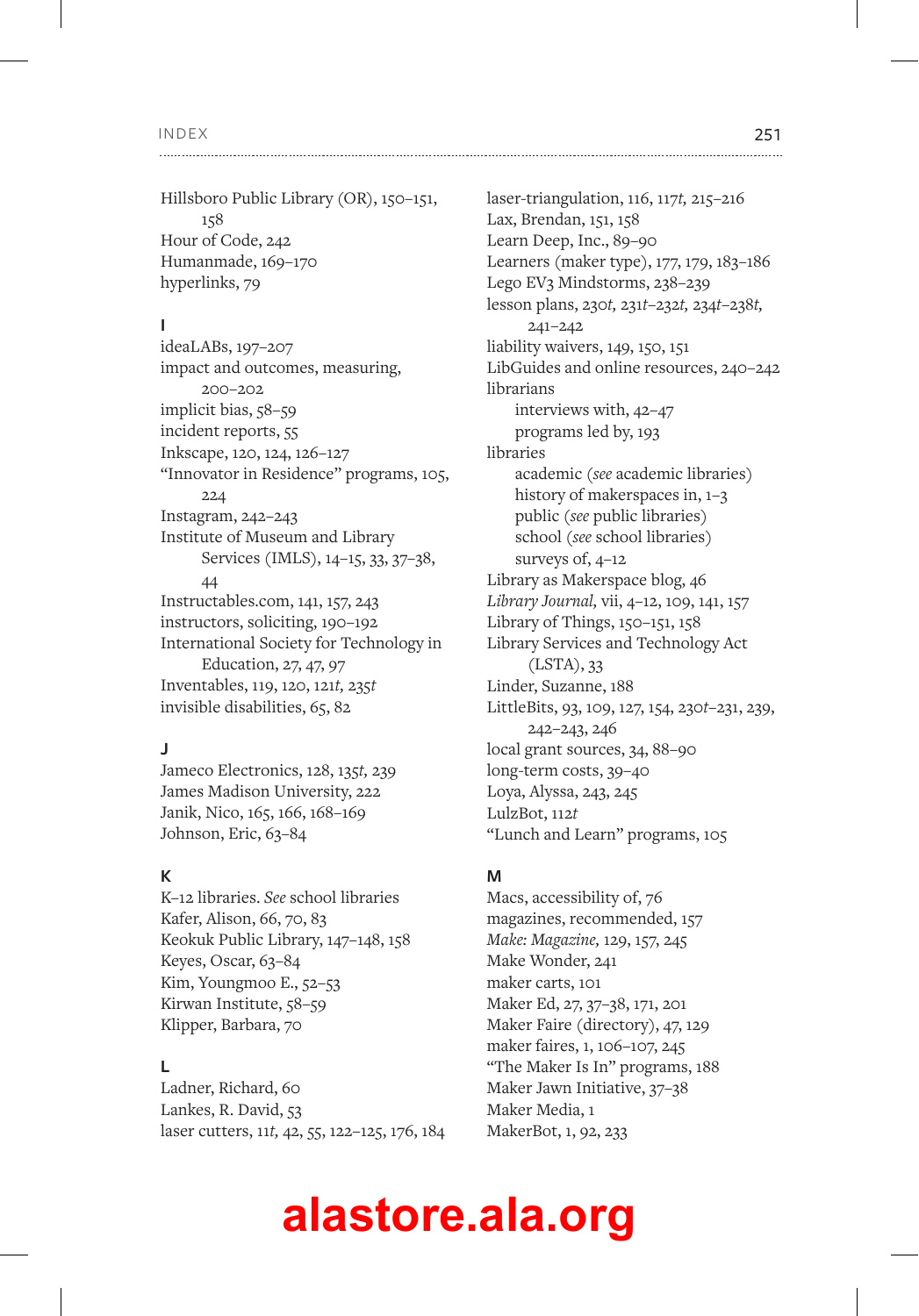MakerDirectory.com, 47 MakerHealth network, 219 makers appealing to, 25–26 capturing impact stories of, 205–206 demographics of, 5–7 empowerment of, 60 feedback from, 202–203 gender disparity and, 54 observational evaluation of, 203–204 surveys of, 140–141, 200–202 types of, 175–188 young adult (*see* teenagers) youth (*see* children) Makerspace for Education blog, 46 makerspaces challenges of, 87–104 culture of, 51–61 current state of, 3–16 equipment for (*see* equipment) funding for (*see* funding) future of, 212–224 history of, 1–3, 30 partnerships in (*see* partnerships) programs offered by (*see* programs) resources for, 27, 46–47, 157, 229–246 supplies for (*see* supplies) surveys on (*see* surveys) sustainability of, 19–27, 30–31, 42–45, 104–107, 210–211 Makerspaces and the Participatory Library group, 27, 46 Makerspaces.com, 46 Makey Makey, 154, 230*t,* 231, 246 Makezine.com, 46, 141, 157 "Making a Makerspace?" (Burgstahler), 59 Making Observations project, 203, 204 Maltese, Adam, 203 Manpower, Inc., 219 Marathon Foundation, 34 Marin Makerspace, 161–162 marketing and promotion, 39, 107, 153–154, 182 Marshall, Brianna, 163

Martinez, Sylvia, 97 MaTCH Pilot Competition, 220 materials. *See* supplies math resources, 237–239, 242 Meccanoid, 234*t,* 235 media specialists interviews with, 43–44 role of, 2 Meet the Tool sessions, 184 memorandums of understanding, 167, 171 Mendoza, Melissa, 42–43, 229–246 Meshmixer, 114*t,* 118 metacognition, 57–58 Michalak, Russell, 109–110 microcontrollers, 128–131 micro-credentialing, 96–97 Microsoft, 76, 118, 131*t,* 132*t,* 214, 219–220 mindfulness, 57–58 mission and strategic planning, 30 mixed-ability spaces, 67

#### **N**

NASA website, 27, 242 Nation of Makers, 206 National Center for Educational Statistics (NCES), 14 National Science Foundation (NSF), 33–34, 242 networking, 89–90, 245–246. *See also* partnerships Nevada State Library, 215 New Media Learning, 42–43, 161–162 NicheAcademy, 240 nonprofits, partnerships with, 169–170 Novato Unified School District, 161–162

#### **O**

Oakland Public Library, 150, 158 observational evaluation, 203–204 Oculus headsets, 132*t,* 213, 232–233 Office of Economic and Workforce Development (OEWD), 169–170 Office of Research and Economic Development (RED), 163–164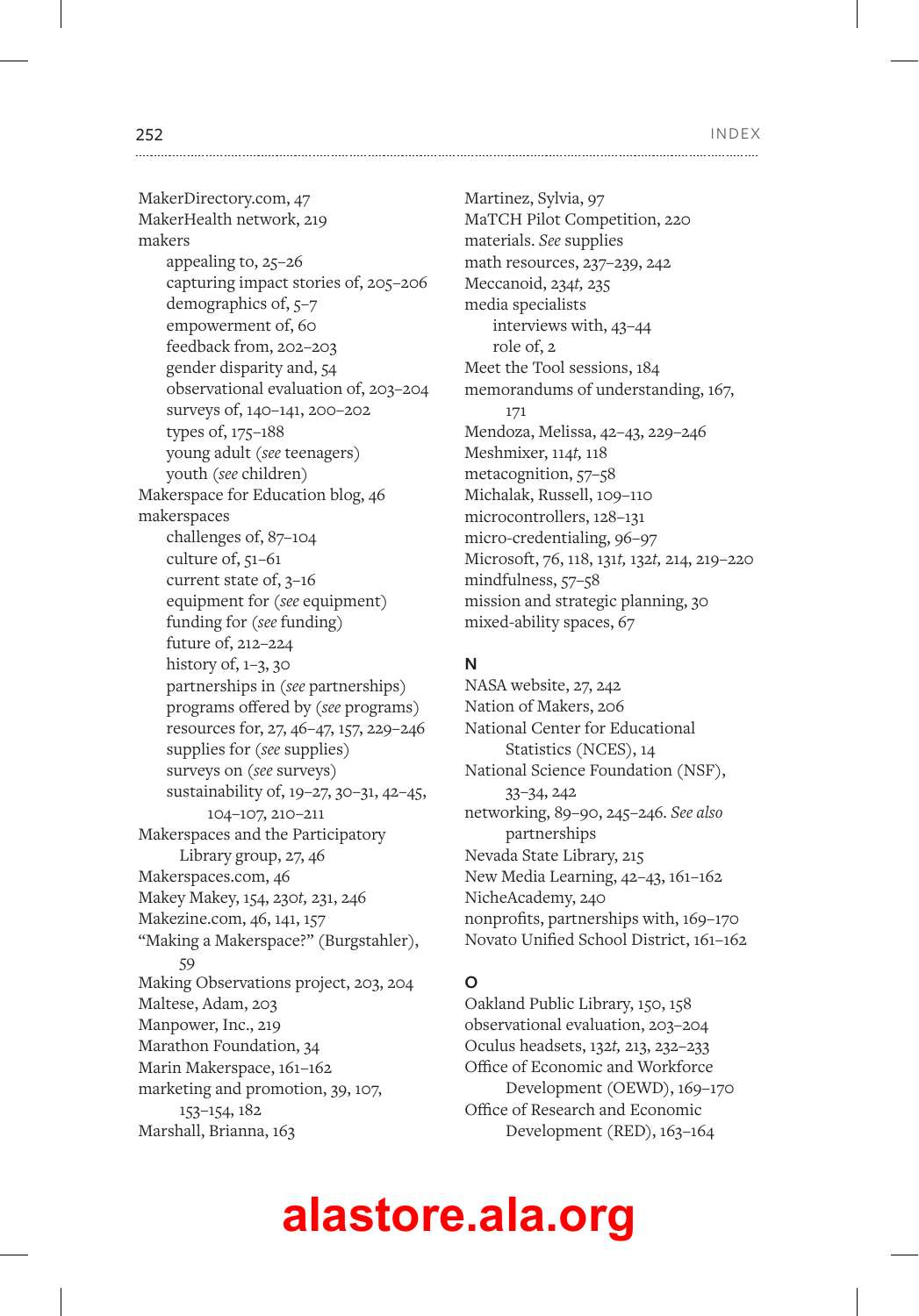Ogden, Hannah, 43–44 one-on-one instruction, 183–184 online courses and webinars, 97, 245, 246 open hours, 185–186 Open Lab (Fort Vancouver Regional Libraries), 19–26 operating costs, 39 Orbach Science Library, 162–165 organizations grants from, 34, 88–89 partnerships with, 159–171, 245 tours for, 190 websites for, 27 orientation models, 69*t,* 77–81 Othermill, 236–237 outcomes, measuring, 200–202 outreach, 39, 57

#### **P**

Paganelli, Andrea, 29–42 participatory design, 60 partnerships in academic libraries, 41, 161, 162–165 benefits of, 35–37, 159–161, 245 best practices for, 98, 170–171 with businesses, 89–90 with nonprofits, 169–170 in public libraries, 161–162 in school libraries, 165–169 survey responses on, 7–8 patrons. *See* makers payments, for instructors, 192 PCs, accessibility of, 76 Peppler, Kylie, 35 photogrammetry, 116, 118, 215–216 photos, to show impact, 205–206 physical space accessibility of, 68*t,* 72–74 challenges of, 99–102 Pivot, 33 Pixologic, 114*t* policies, 102–103, 149 PolyUp, 242 pop-up makerspaces, 101–102 pop-up programs, 182–183

printing, 3D. *See* 3D printing professional development, 97, 245–246 programming software, 131*t* programs accessibility of, 70*t,* 81 challenges in, 87–104 evaluation and assessment of, 197–207 examples of, 186–188 future direction of, 218–224 in-residence, 105, 224 most popular, 7–10 project-based, 179–184, 186–187 special events as, 91, 106–107, 182, 241 tailored for communities, 188–190 tailored for maker types, 179–188 themes for, 104–105 project management software, 194–195 Project Outcome, 15–16 project-based programs, 179–184, 186–187 promotion and marketing, 39, 107, 153–154, 182 Pronovost, Robert Wachtel, 165, 168, 169 Prusa, 112*t,* 114*t* public librarians, interviews with, 42–43 public libraries business resources at, 224 case studies of, 42–43, 145–153 evaluating programs in, 197–207 history of makerspaces in, 2 partnerships of, 161–162 statistics on, vii, 5*f,* 10 surveys of, 4–12, 109 *See also specific libraries* Public Library Association (PLA), 16, 47 Public Needs for Library and Museum Services Survey, 15

#### **Q**

Quarkmine Space, 103

#### **R**

Radniecki, Tara M., 209–225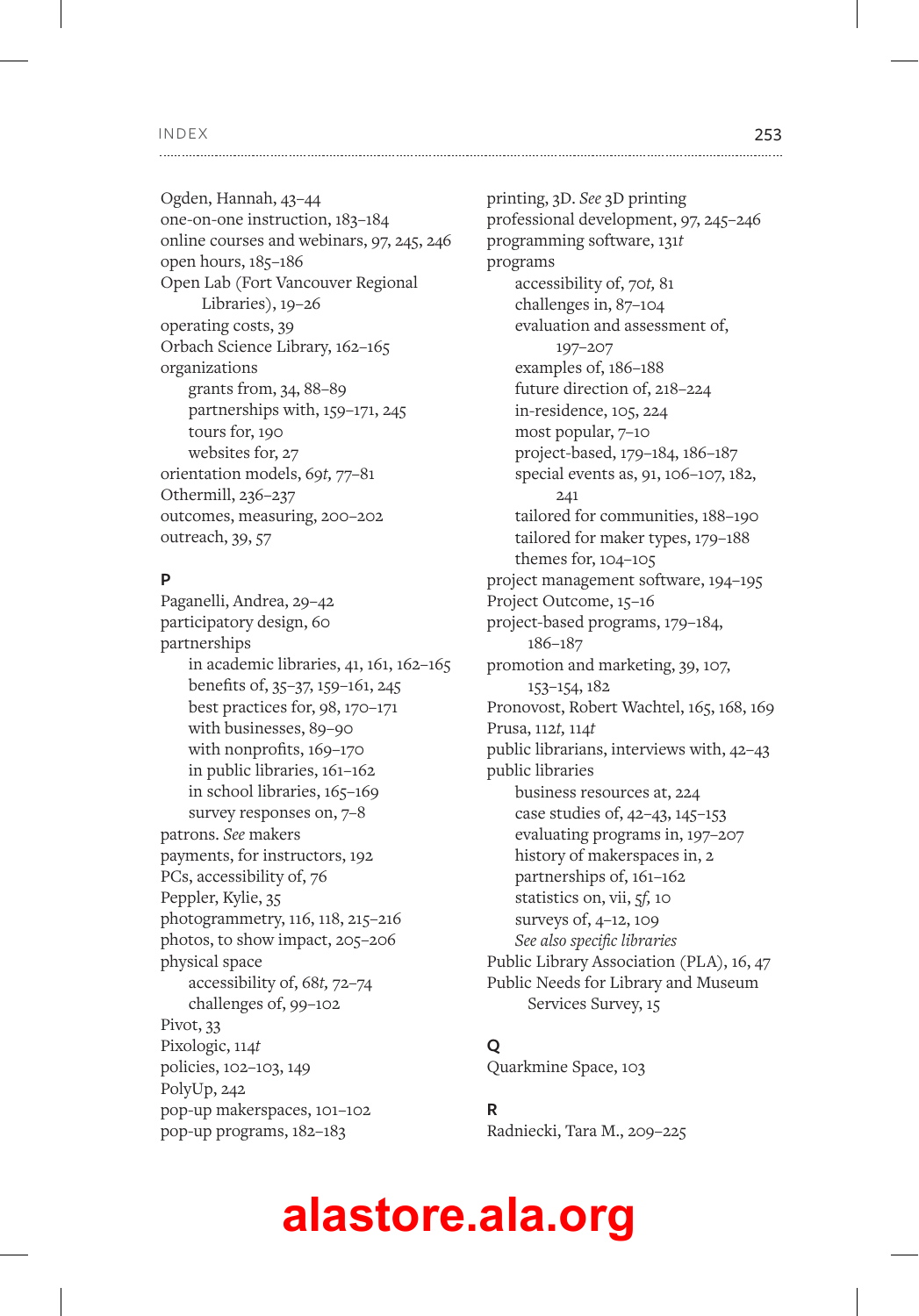Raspberry Pi, 97, 130*t,* 152, 232*t,* 243, 246 Ravenswood City School District (RCSD), 165–169 Red Deer College, 53, 56 regional grant sources, 34 registration-based programs, 183 research for special collections, 140–141 users in, 60 residence programs, 105, 224 resources, recommended, 27, 46–47, 157, 229–246 robotics, 7*t,* 11*t,* 23–24, 26, 105–106, 187, 235, 237–239 Rogers, Sarayah, 169 Rohlfs, Emily, 147–148, 158 Romero, Dylan, 159–171 room layouts, for accessibility, 63–64*f,* 72–73*f* rubrics, for skill assessment, 203 Rysavy, Monica D. T., 109–110

#### **S**

safety considerations, 38, 55–57, 122, 124–125, 131, 185 San Diego State University, 60 scanning, 3D, 115–118, 135*t,* 215–217, 227n21 school librarians interviews with, 43–44 role of, 2 school libraries case studies of, 43–44, 103, 165–169 challenges in, 88, 98, 100–102 curriculum and, 166, 220–222, 223–224 history of makerspaces in, 2 partnerships with, 165–169 surveys of, 4–12 tips for, 40–41, 94–95, 98 *School Library Journal,* 141, 157, 246 Scratch, 131*t,* 231, 237*t* screen-readers, 69*t,* 76, 79 screenshots, for training, 69*t,* 78–79

sewing, 7*t,* 9, 11*t,* 133–134, 176, 189, 235–237 SFMade, 169–170 sharing of 3D models, 113 of resources, 211–212 Shaw, Rainn, 150, 158 shop equipment, 133 short-term costs, 39 Silhouette Cameo, 125, 126*t,* 127, 236*t* single-board computers, 128–131 SketchUp, 113, 115*t* skill assessment, 203 slicing software, 111–112, 113–115*t* Small Business Administration, 220 Smith, Brian K., 52–53 Smith, Jonathan M., 109–136 Snap Circuits, 93, 127, 154, 188, 230*t* social media, 27, 46, 107, 153–154, 242–243 software accessibility and, 69*t,* 74–77 developers and vendors of, 113–116, 118, 120–121*t,* 124–127, 131*t,* 230*t*–238*t* for project management, 194–195 *See also specific software* soldering, 26, 99, 128, 131, 232*t* South San Francisco Public Library, 229–243 space. *See* physical space SparkFun, 27, 129–130*t,* 135*t,* 235*t,* 239 special collections, circulating, 139–158 special events, 91, 106–107, 182, 241. *See also* programs Spheros, 152, 188, 238*t,* 239 Springshare, 240 Spurlock, Ryan, 169 Squishy Circuits, 127, 231 staff budget limitations for, 98 dividing responsibilities of, 95–96 training of, 22–23, 58–59, 69, 82, 96–97, 245–246 Stager, Gary, 97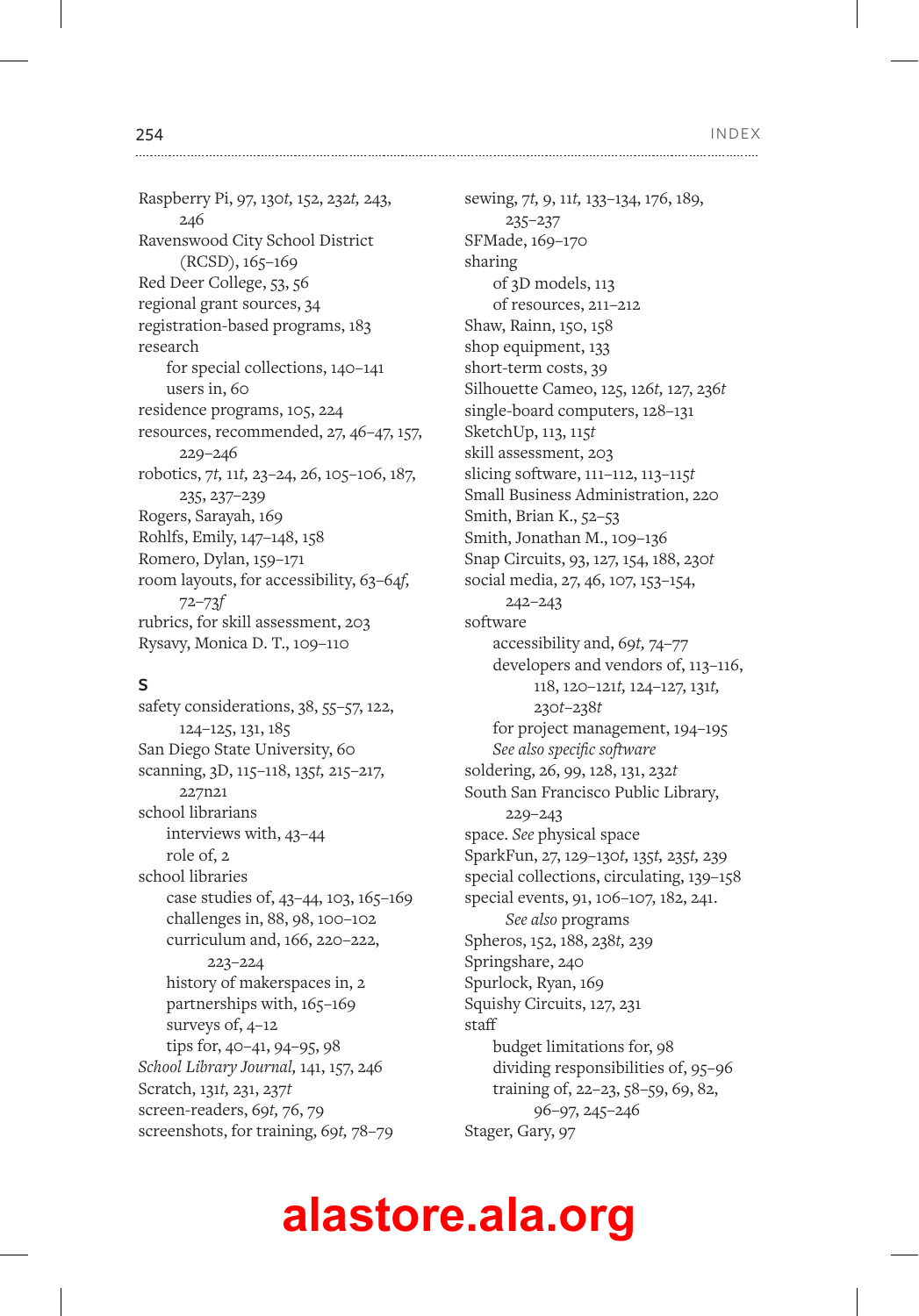........................

stakeholders, 30, 34–37, 205. *See also* communities STEM and STEAM programs challenges of, 87–104 community considerations for, 26, 103 examples of, 186–188 funding of, 88–90, 143 products for, 230–239 themes of, 104–105 websites on, 27, 157 *See also* programs stipends, for instructors, 192 Stone, Nate, 197–207 storage solutions, 103–104 structured-light scanning, 116, 117*t,* 215–216 Summit Elementary School, 102 SunTrust Foundation, 34 supplies dynamic stocks of, 103–104 as largest component of budget, 39 storage bins for, 90*f,* 101, 103–104 sustaining inventory of, 23–25, 31, 35–36, 88, 90–92 vendors of, 135*t See also* equipment support materials, 69*t,* 77–80 surveys from Bronkar, 4–12 fatigue from, 202 from ideaLABS, 200–202 lack of questions on makerspaces in, 14, 15–16 from *Library Journal,* vii, 4–12, 109 from Michalak and Rysavy, 109–110 from Nation of Makers, 206 sustainability and relevance, 19–27, 30–31, 42–45, 104–107, 210–211 Szymanski, Toni, 29–42

#### **T**

tables, choosing, 100, 101*f* talkback boards, 202–203 teachers, soliciting, 190–192 Tech Toys Collection (FPL), 141, 144, 152–154 technology. *See* hardware; software Technology Training and Libraries group, 27, 46 teenagers instructors for, 191–192 maker types of, 179 programs for, 186–187 as volunteers, 193 textiles, 133–134. *See also* sewing themes, for programs, 104–105 Tinkercad, 20, 114*t,* 188, 232*t* Tompkins County Public Library, 176–188, 194–195 Tool Lending Library (ANA), 210–211 Tool Lending Library (CPL), 148–149, 158 Tool Lending Library (OPL), 150, 158 tools circulating collections of, 35, 139–157 for crafting, 125–127 Meet the Tool sessions for, 184 *See also* equipment tours and group visits, 190 training, of staff, 22–23, 58–59, 69, 82, 96–97, 245–246 traumatic brain injuries, 65, 82 Trello, 194–195 triangulation, 116, 117*t,* 215–216 Twitter, 46, 107, 154, 243

#### **U**

Ultimaker 3D printer, 31, 111, 112*t,* 115*t,* 232*t,* 233 universal design, 59, 67, 76 university libraries. *See* academic libraries University of California Riverside (UCR), 162–165 University of Nevada, Reno (UNR), 35, 41 University of Texas, 222 University of Washington (UW), 59, 64, 67, 70 usable design, 67 users. *See* makers